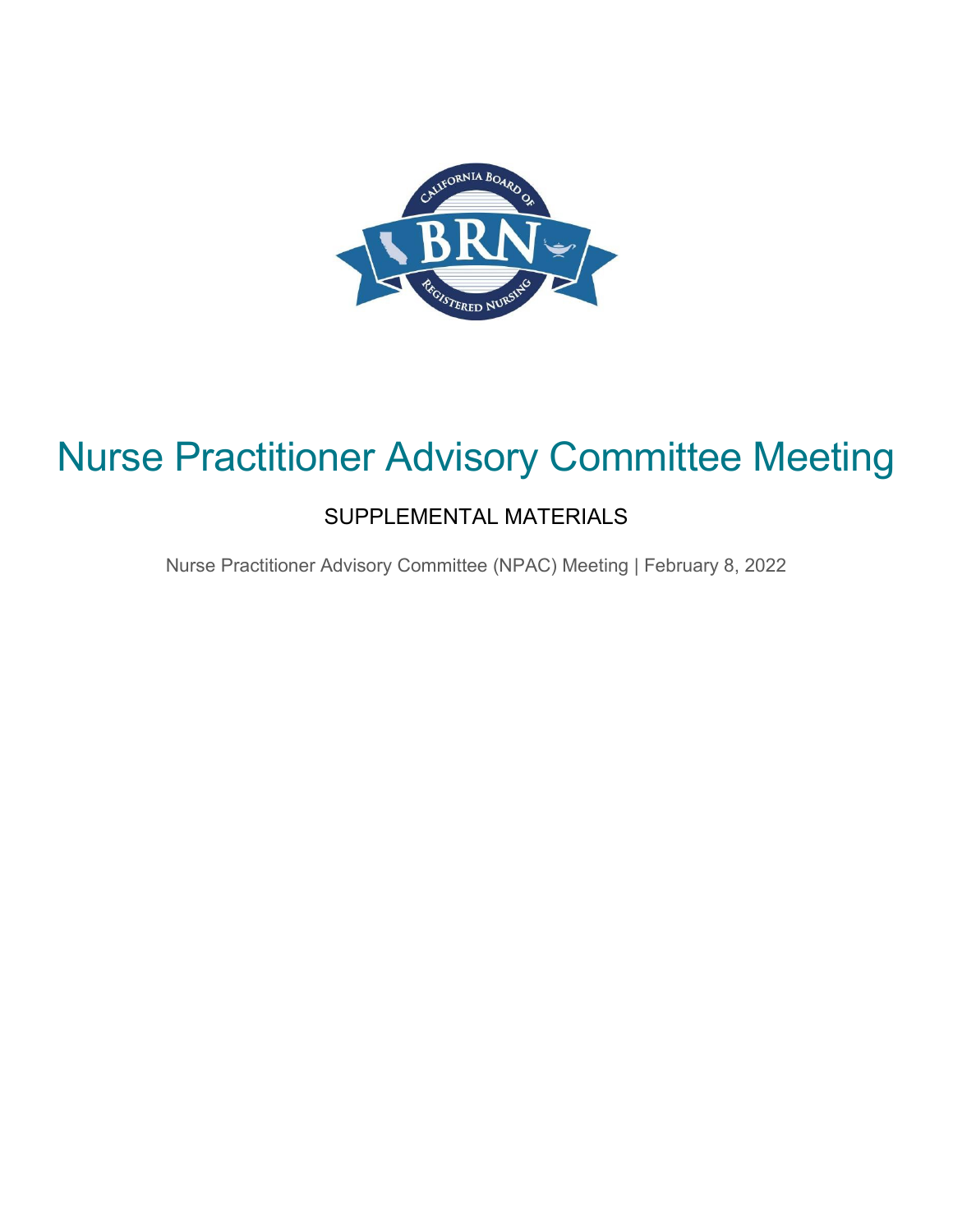### **Table of Contents**

| 2.0 General Instructions for the Format of a Teleconference Meeting                                                                                                                                                                                       | 3  |
|-----------------------------------------------------------------------------------------------------------------------------------------------------------------------------------------------------------------------------------------------------------|----|
| 3.0 Review and vote on whether to approve previous meetings' minutes                                                                                                                                                                                      | 5  |
| 5.0 Discussion and Possible Action: Establishment of meeting dates for 2022.                                                                                                                                                                              | 11 |
| 6.0 Discussion and Possible Action: Regarding naming conventions for Nurse<br>Practitioners (NP) practicing pursuant to standardized procedures and pursuant to Business                                                                                  |    |
| and Professions Code (BPC) sections 2837.103 and 2837.104.                                                                                                                                                                                                | 14 |
| 7.0 Discussion and Possible Action: Regarding the procedures for NPAC to provide<br>recommendations or guidance on care when the Board is considering disciplinary action<br>against a NP, pursuant to BPC section 2837.102, subdivision (a).             | 16 |
| 8.0 Discussion and Possible Action: Regarding fee analysis to determine value of initial                                                                                                                                                                  |    |
| application fee pursuant to BPC section 2837.104, subdivision (b)(2), and possible<br>amendment of California Code of Regulations (CCR), title 16, section 1417, and amendment<br>of proposed draft regulatory language of CCR, title 16, section 1482.4. | 18 |
| 9.0 Information Only: Update from the Department of Consumer Affairs, Office of                                                                                                                                                                           |    |
| Professional Examination Services (OPES), regarding occupational analysis mandated<br>under BPC section 2837.105.                                                                                                                                         | 22 |
| 10.0 Information Only: Regarding updates on regulatory package to implement Assembly Bill<br><u>(AB) 890 (Reg. Sess. 2019-2020).</u>                                                                                                                      | 24 |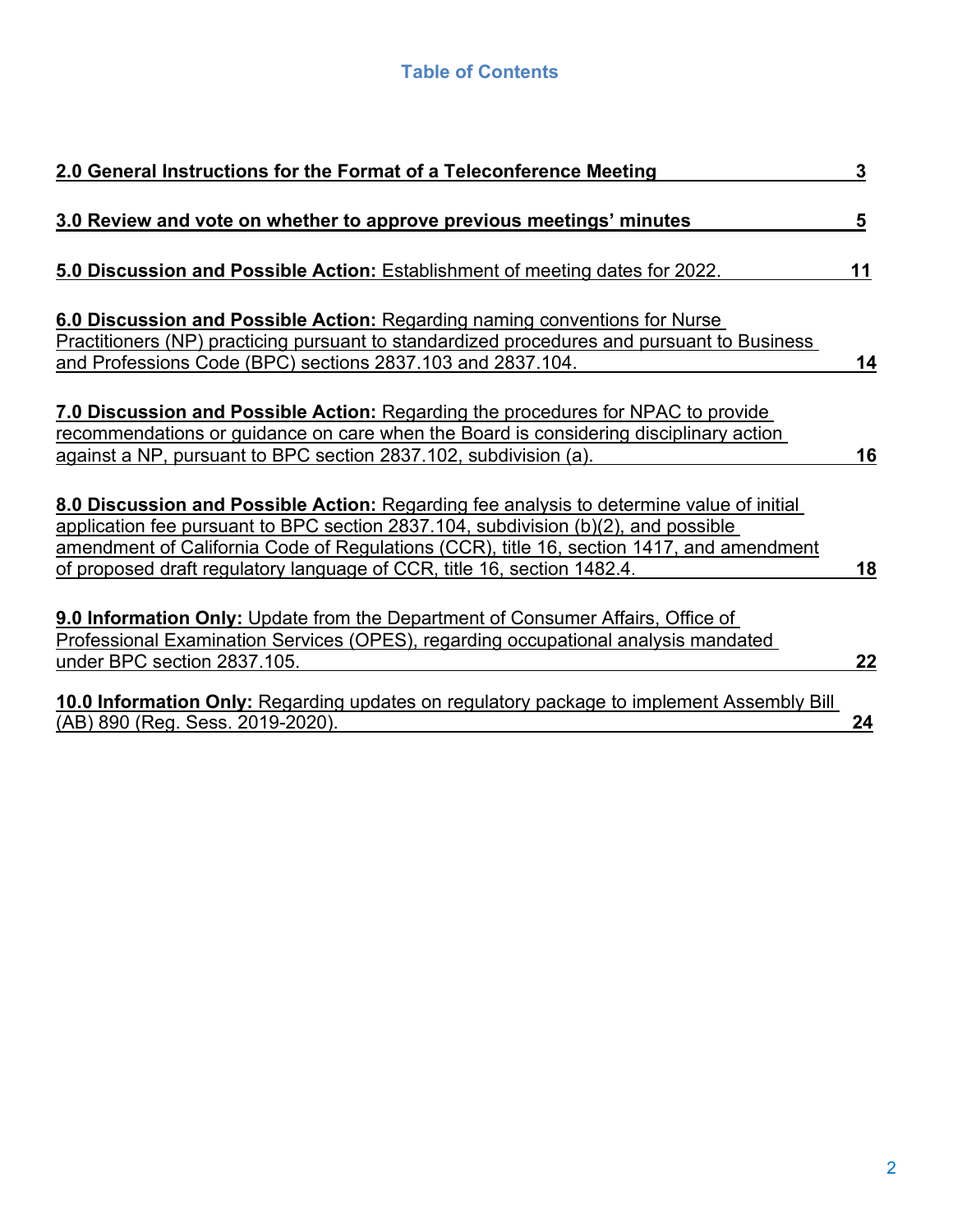

# Agenda Item 2.0

### General Instructions for the Format of a Teleconference Meeting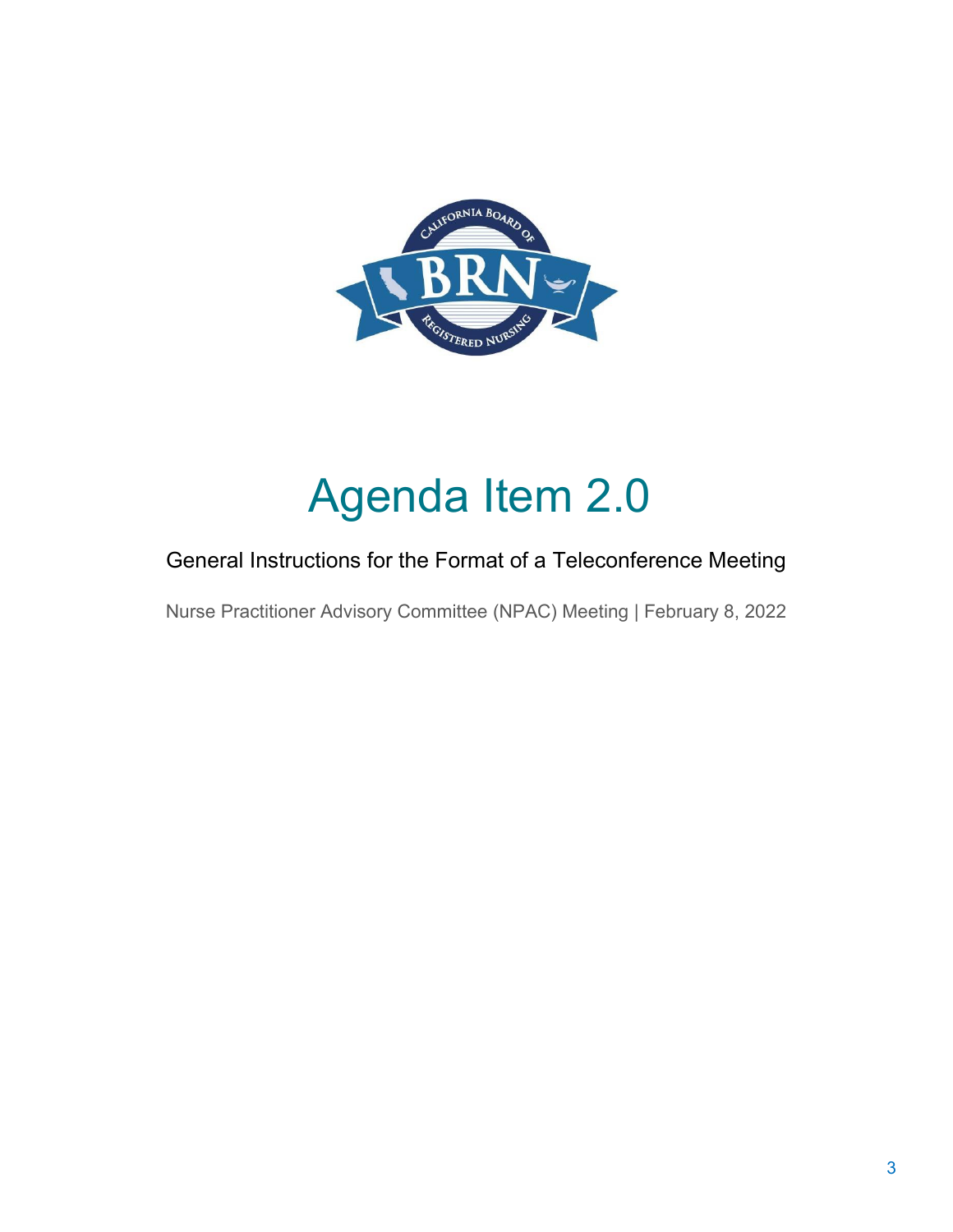### **Participating During a Public Comment Period**

If you would like to make a public comment:



3. In the 'Q & A' panel, type "I would like to make a comment". You will be identified by the name or moniker you used to join the WebEx session, your line will be opened (**click the 'Unmute me' button**), andyou will have **two (2) minutes** to provide comment. Every effort is made to take comments in the order which they are requested.

**NOTE:** Please submit a new request for each agenda item on which you would like to comment.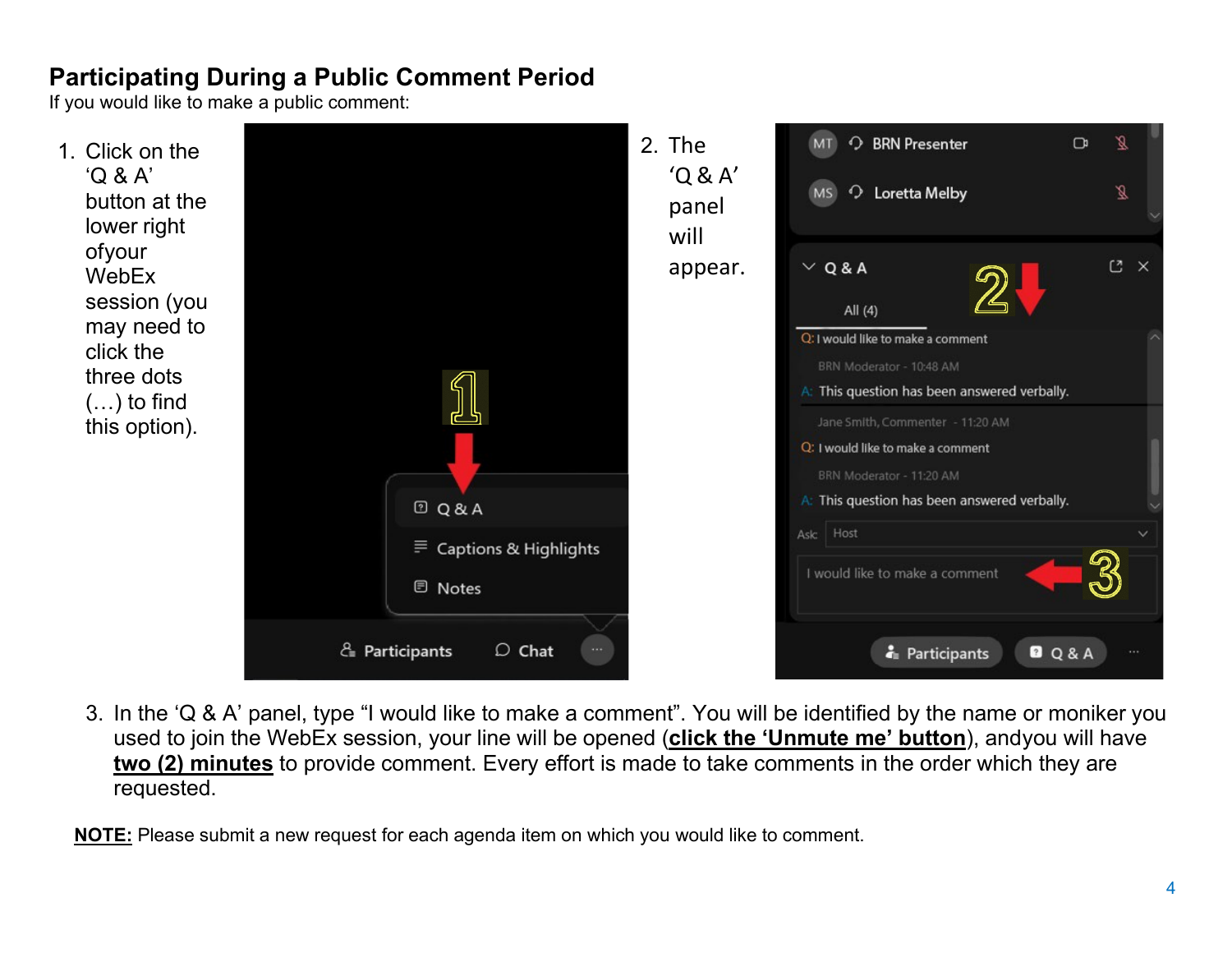

# Agenda Item 3.0

### **Review and vote on whether to approve previous meeting's minutes**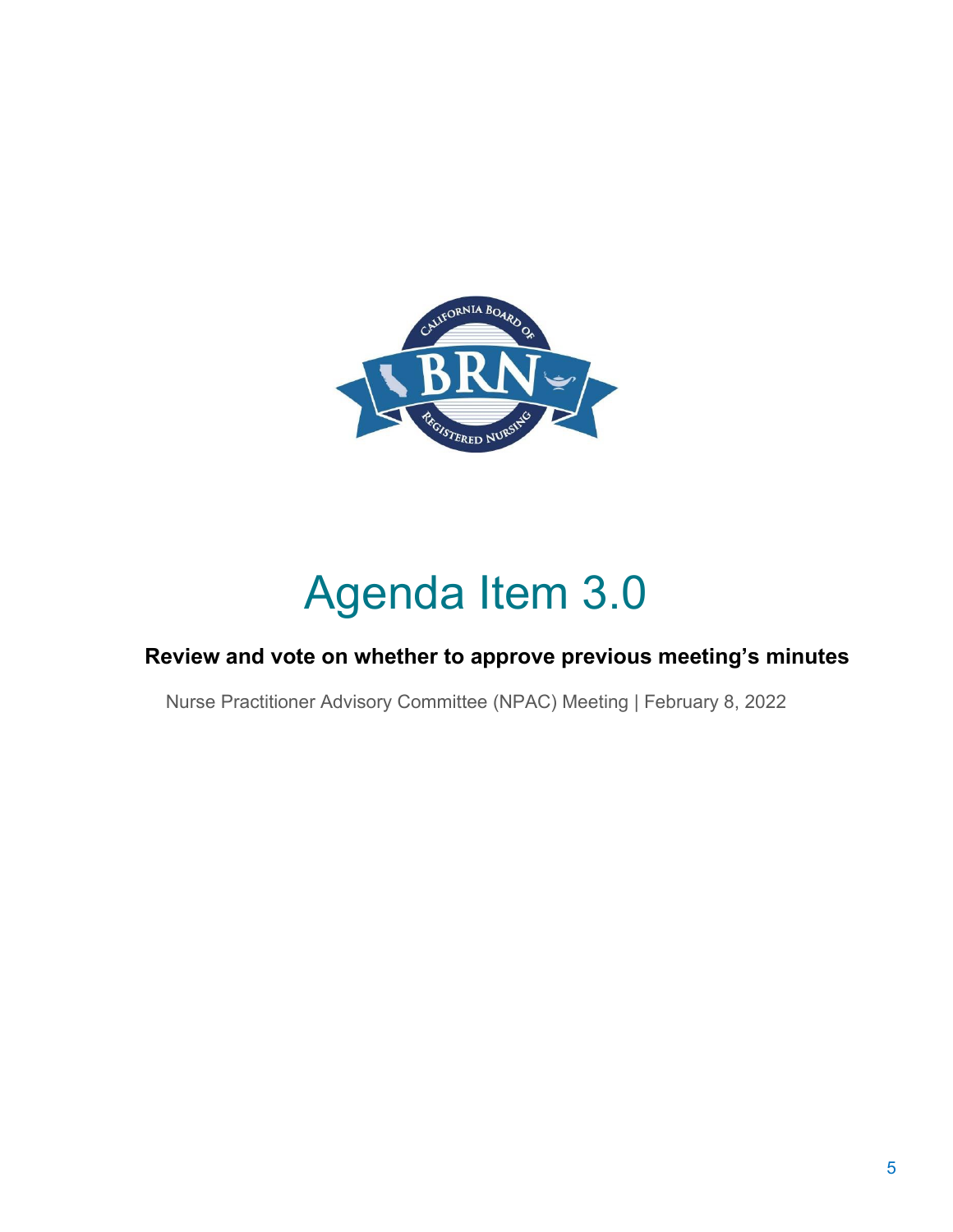### **CALIFORNIA BOARD OF REGISTERED NURSING NURSE PRACTITIONER ADVISORY COMMITTEE MEETING MINUTES**



|           |                                                                                     | <b>DATE:</b> November 16, 2021                                                                                                                                                                                                                                         |
|-----------|-------------------------------------------------------------------------------------|------------------------------------------------------------------------------------------------------------------------------------------------------------------------------------------------------------------------------------------------------------------------|
|           | <b>START TIME:</b> 1:33 pm                                                          |                                                                                                                                                                                                                                                                        |
|           | <b>LOCATION:</b>                                                                    | <b>NOTE:</b> A physical meeting location was not provided pursuant to<br>the provisions of Government Code section 11133.                                                                                                                                              |
| $1:33$ pm | 1.0                                                                                 | Call to Order/Roll Call/Establishment of a Quorum<br>Samantha Gambles Farr - Chair, called the meeting to order at<br>1:33 pm. All members present, except for Betha Schnelle. Betha<br>Schnelle arrived later during the meeting. Quorum established at<br>$1:34$ pm. |
|           | <b>Nurse Practitioner</b><br><b>Advisory</b><br><b>Committee</b><br><b>Members:</b> | Samantha Gambles Farr, RN, MSN, FNP-C, CCRN, NFA - Chair<br>Edward Ray, MD, FACS - Vice Chair<br>Andrea Espinosa, MD<br>Jan Johnson Griffin - MSN, APRN<br>Kevin Maxwell, PhD, DNP, FNP-BC, RN<br>Sally Pham, MSN, RN, FNP-BC<br>Betha Schnelle, MBA, MPH              |
|           | <b>BRN Staff</b><br><b>Representatives:</b>                                         | Loretta Melby, RN, MSN, Executive Officer                                                                                                                                                                                                                              |
| $1:35$ pm | 3.0                                                                                 | Review and vote on whether to approve previous meetings'<br>minutes<br><b>3.1</b> August 31, 2021<br><b>3.2</b> September 21, 2021                                                                                                                                     |
|           | <b>Discussion:</b>                                                                  | Samantha Gambles Farr introduced the agenda item and opened<br>for discussion.                                                                                                                                                                                         |
|           |                                                                                     | Edward Ray: Asked for a correction to the "hours" and it should<br>be changed to 6 years.                                                                                                                                                                              |
|           | <b>Motion:</b>                                                                      | <b>Edward Ray:</b> Motioned to accept the previous meeting minutes,<br>for August 31, 2021 and September 21, 2021, with said<br>corrections.                                                                                                                           |
|           |                                                                                     | Second: Sally Pham                                                                                                                                                                                                                                                     |
|           | <b>Public Comment for</b><br><b>Agenda Item 3.0:</b>                                | Katrina Reyes, California Family of Physicians: Expressed<br>concerns over how the public comments are reflected within<br>these meetings. Further expressed concerns over the entire<br>process and integrity of this process.                                        |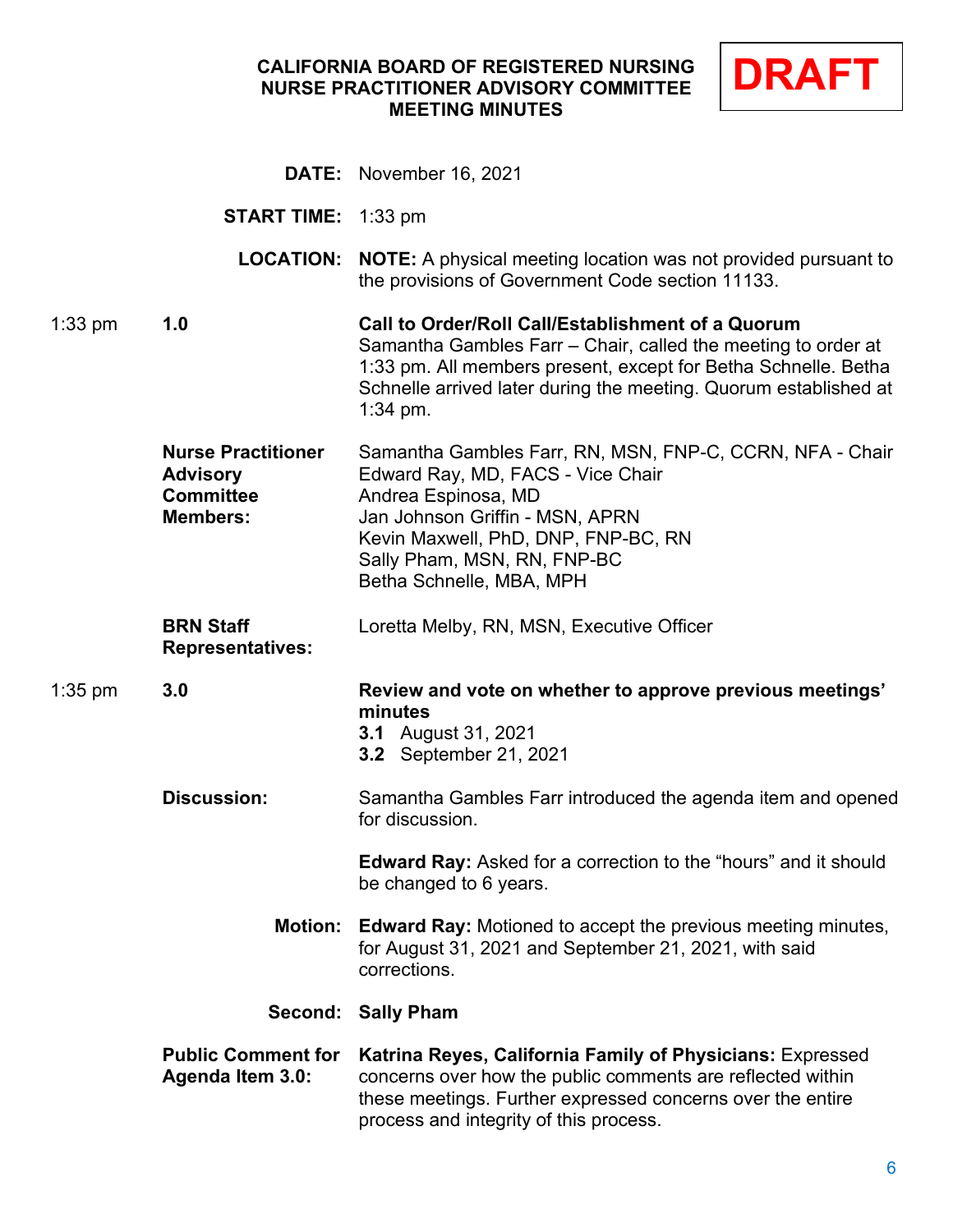**Loretta Melby:** Explained that the public may always submit their comments to the Board and all meetings are recorded and posted on the website.

**Stephanie Dittmer, MD:** Expressed similar concerns as the prior commenter on how the public comments are reflected and the integrity of this process.

|                    | Vote:                                                                                                                                               | Vote                                                                                                        | <b>SG</b>         | <b>ER</b>                                   | <b>AE</b> | <b>JJG</b> | ΚM                                                     | <b>SP</b>                                                                                                                                                                          | <b>BS</b> |
|--------------------|-----------------------------------------------------------------------------------------------------------------------------------------------------|-------------------------------------------------------------------------------------------------------------|-------------------|---------------------------------------------|-----------|------------|--------------------------------------------------------|------------------------------------------------------------------------------------------------------------------------------------------------------------------------------------|-----------|
|                    |                                                                                                                                                     |                                                                                                             | Y                 | Y                                           | Y         | Y          | Y                                                      | Y                                                                                                                                                                                  | AB        |
|                    |                                                                                                                                                     |                                                                                                             |                   |                                             |           |            | Key: Yes: Y   No: N   Abstain: A   Absent for Vote: AB |                                                                                                                                                                                    |           |
| 1:45 pm            | 4.0                                                                                                                                                 | agendas.                                                                                                    |                   |                                             |           |            |                                                        | Public comment for items not on the agenda; items for future                                                                                                                       |           |
|                    | <b>Public Comment for</b><br><b>Agenda Item 4.0:</b>                                                                                                |                                                                                                             | No public comment |                                             |           |            |                                                        |                                                                                                                                                                                    |           |
| 1:47 pm            | 5.0                                                                                                                                                 |                                                                                                             |                   | <b>Nurse Practitioner (NP).</b>             |           |            |                                                        | Discussion and Possible Action: Regarding the procedures<br>for NPAC to provide recommendations or guidance on care<br>when the Board is considering disciplinary action against a |           |
| <b>Discussion:</b> |                                                                                                                                                     | Samantha Gambles Farr opened the agenda item and introduced<br>Shannon Johnson, Enforcement Division Chief. |                   |                                             |           |            |                                                        |                                                                                                                                                                                    |           |
|                    |                                                                                                                                                     | <b>Edward Ray:</b> Asked if the rules and regulations should be<br>amended to deal more with NPs.           |                   |                                             |           |            |                                                        |                                                                                                                                                                                    |           |
|                    | <b>Shannon Johnson:</b> Explained that the guidelines will be updated<br>for NPs, and all new laws/regulations will be taken into<br>consideration. |                                                                                                             |                   |                                             |           |            |                                                        |                                                                                                                                                                                    |           |
|                    |                                                                                                                                                     | Kevin Maxwell: Asked what role NPAC would have when it<br>comes to these recommendations.                   |                   |                                             |           |            |                                                        |                                                                                                                                                                                    |           |
|                    |                                                                                                                                                     |                                                                                                             |                   | they have in this regulatory process.       |           |            |                                                        | <b>Shannon Johnson: NPAC would have to wait and see what role</b>                                                                                                                  |           |
|                    |                                                                                                                                                     | <b>Loretta Melby:</b> Explained that the process will follow what NMAC<br>is doing with the midwife cases.  |                   |                                             |           |            |                                                        |                                                                                                                                                                                    |           |
|                    |                                                                                                                                                     | revisions.                                                                                                  |                   |                                             |           |            | revision process and whether NPAC could participate in | Andrea Espinosa: Expressed concerns regarding the guideline                                                                                                                        |           |
|                    |                                                                                                                                                     |                                                                                                             |                   | deciding disciplinary action regarding NPs. |           |            |                                                        | <b>Reza Pejuhesh:</b> Explained that the statute states NPAC shall<br>provide recommendations to the Board when the Board is                                                       |           |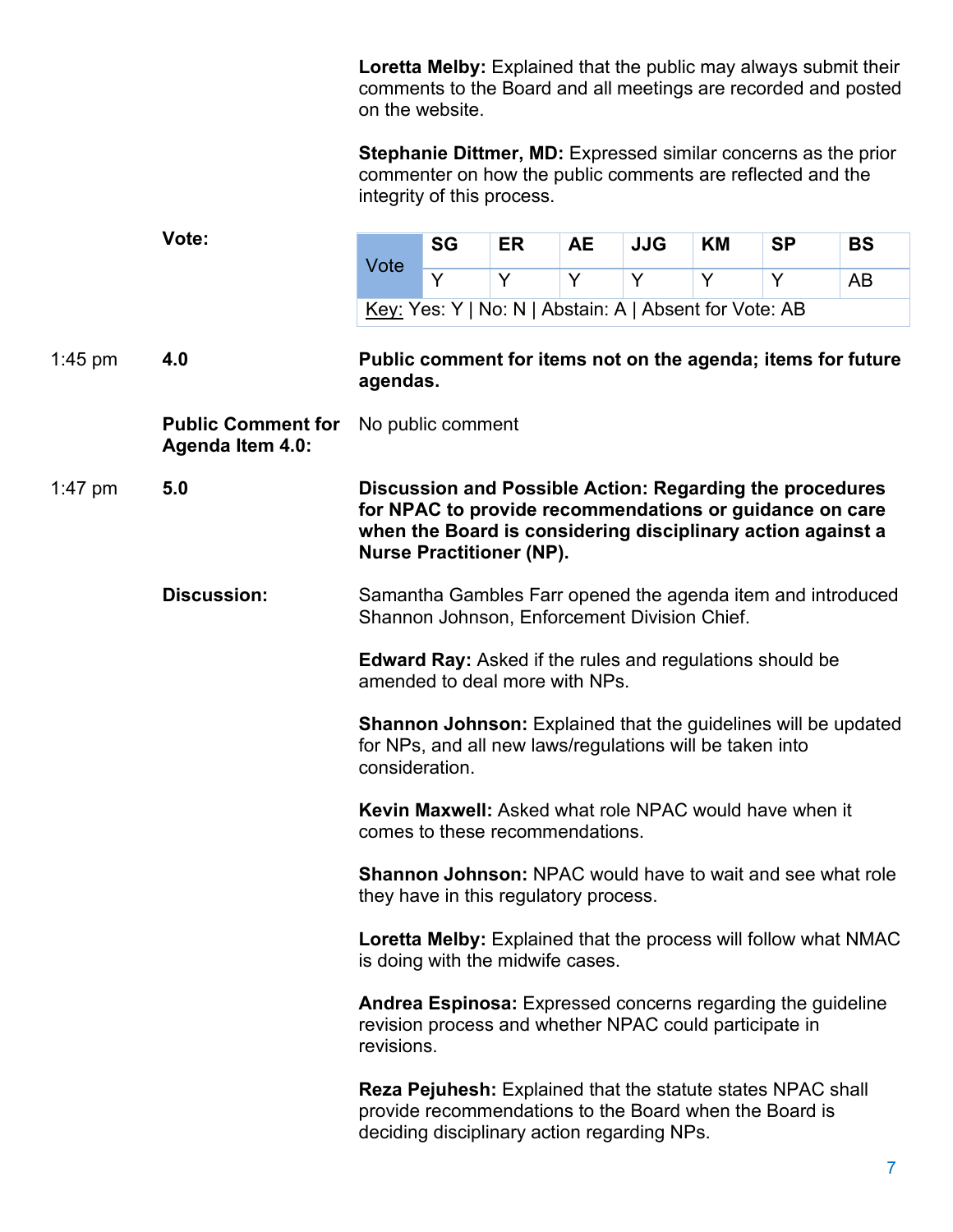**Loretta Melby:** Further explained that the Certified Nurse-Midwife (CNM) sections are a regulatory update and must go through that process. The same would occur for the NPAC.

**Edward Ray:** Stated that he has questions regarding disciplinary actions and phrasing regarding nurses and has concerns over a vague set of rules and regulations as to why NPs, RNs, CNMs, etc. are all under a large umbrella.

**Shannon Johnson:** Provided some examples to help clarify, i.e., practicing medicine without a license could be an RN practicing without a NP certification.

**Motion: Samantha Gambles Farr:** Motioned to adopt the current disciplinary guidelines. With discussion for NPAC to be involved and make recommendations, as it relates to NPs, as well as, evaluate which category of cases NPAC reviews in the future.

#### **Second: Kevin Maxwell**

**Public Comment for Agenda Item 5.0: Stephanie Dittmer, MD:** Explained that there is a deficit within the NP disciplinary actions regulatory process. Expressed concerns over medical malpractice, the decrease in supervision over nursing practice, and standards of care.

> **Dr. Cynthia Jovanov:** Expressed concerns with the discussions related to NPAC moving forward in disciplining NPs.

**Vote:**

| Vote | <b>SG</b> | ER | AE. | JJG | KM                                                     | <b>SP</b> | <b>BS</b> |
|------|-----------|----|-----|-----|--------------------------------------------------------|-----------|-----------|
|      |           |    |     |     |                                                        |           |           |
|      |           |    |     |     | Key: Yes: Y   No: N   Abstain: A   Absent for Vote: AB |           |           |

3:10 pm **6.0 Discussion and Possible Action: Regarding the draft regulatory language pertaining to implementation of Assembly Bill 890 (Reg. Sess. 2019-2020) (amending California Code of Regulations, title 16 , sections 1480 (Definitions) and 1481 (Categories of Nurse Practitioners), and adding sections 1482.3 (Requirements for Certification as a "103" Nurse Practitioner), 1482.4 (Requirements for Certification as a "104" Nurse Practitioner), 1485.3 (Scope of Practice for 103 Nurse Practitioners), 1485.4 (Scope of Practice for Independent Nurse Practitioner (104)) and Attestation to Address the Minimum Standards to Transition to Practice Independently as outlined in Business and Professions Code (BPC) sections 2837.101, subdivision (c), 2837.103, and 2837.104).**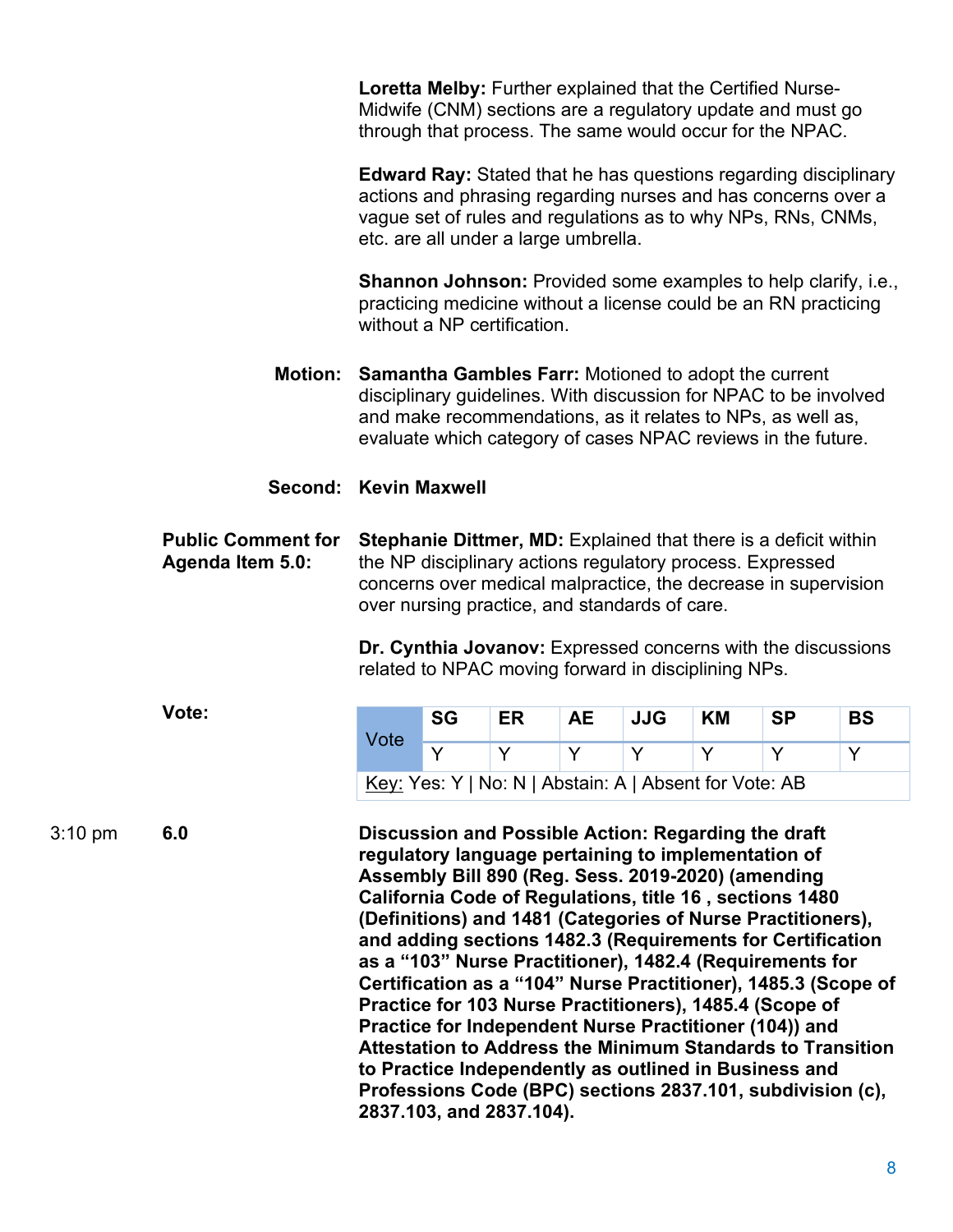| <b>Discussion:</b>                            | Loretta Melby opened the agenda item and presented<br>information, regarding regulatory language and introduced<br>Heather Cline Hoganson, DCA Legal Regulations Unit.                                                                                                                  |                                                                                                                                              |                                        |           |            |                                                        |                                                                 |                                                                                                                                      |
|-----------------------------------------------|-----------------------------------------------------------------------------------------------------------------------------------------------------------------------------------------------------------------------------------------------------------------------------------------|----------------------------------------------------------------------------------------------------------------------------------------------|----------------------------------------|-----------|------------|--------------------------------------------------------|-----------------------------------------------------------------|--------------------------------------------------------------------------------------------------------------------------------------|
|                                               | <b>Edward Ray:</b> Expressed concerns over not having the correct<br>language in the sections related to mentorship. Further explained<br>that there is nothing in the regulatory language regarding referrals<br>that are made to physicians within sections 2837.103 and<br>2837.104. |                                                                                                                                              |                                        |           |            |                                                        |                                                                 |                                                                                                                                      |
|                                               | Heather Cline Hoganson: Explained that the term "mentorship"<br>is difficult to mandate in practice settings.                                                                                                                                                                           |                                                                                                                                              |                                        |           |            |                                                        |                                                                 |                                                                                                                                      |
| <b>Motion:</b>                                |                                                                                                                                                                                                                                                                                         |                                                                                                                                              | Practice before moving onto 103.       |           |            |                                                        |                                                                 | <b>Andrea Espinosa:</b> Motioned to have one (1) year of Transition to                                                               |
| <b>Second:</b> No second was made.            |                                                                                                                                                                                                                                                                                         |                                                                                                                                              |                                        |           |            |                                                        |                                                                 |                                                                                                                                      |
| <b>Public Comment for</b><br>Agenda Item 6.0: |                                                                                                                                                                                                                                                                                         | Katrina Reyes, California Academy of Family Physicians:<br>Suggested NPAC not to take a formal position on this agenda<br>item at this time. |                                        |           |            |                                                        |                                                                 |                                                                                                                                      |
|                                               |                                                                                                                                                                                                                                                                                         | Stephanie Dittmer, MD: Expressed concerns over the standard<br>of practice for NPs.                                                          |                                        |           |            |                                                        |                                                                 |                                                                                                                                      |
|                                               | <b>Margaret Parsons:</b> Expressed concerns regarding out-patient<br>care and mentorship.                                                                                                                                                                                               |                                                                                                                                              |                                        |           |            |                                                        |                                                                 |                                                                                                                                      |
|                                               |                                                                                                                                                                                                                                                                                         |                                                                                                                                              |                                        |           |            |                                                        |                                                                 |                                                                                                                                      |
|                                               |                                                                                                                                                                                                                                                                                         |                                                                                                                                              | 1482.3(b) within the drafted language. |           |            |                                                        | <b>Cynthia Jovanov: Expressed concerns regarding Section</b>    |                                                                                                                                      |
|                                               | place.                                                                                                                                                                                                                                                                                  |                                                                                                                                              |                                        |           |            |                                                        |                                                                 | All commenters were in consensus regarding the vague verbiage<br>within the regulatory process and the statutes and laws that are in |
| 2nd Motion:                                   |                                                                                                                                                                                                                                                                                         |                                                                                                                                              |                                        |           |            | regulations be moved to the next Board meeting.        | <b>Edward Ray:</b> Motioned to have NPAC concerns regarding the |                                                                                                                                      |
| 2nd Second: Samantha Gambles-Farr             |                                                                                                                                                                                                                                                                                         |                                                                                                                                              |                                        |           |            |                                                        |                                                                 |                                                                                                                                      |
| Vote:                                         |                                                                                                                                                                                                                                                                                         | <b>SG</b>                                                                                                                                    | ER                                     | <b>AE</b> | <b>JJG</b> | ΚM                                                     | <b>SP</b>                                                       | <b>BS</b>                                                                                                                            |
|                                               | Vote                                                                                                                                                                                                                                                                                    | Y                                                                                                                                            | Y                                      | N         | Y          | Y                                                      | Y                                                               | AB                                                                                                                                   |
|                                               |                                                                                                                                                                                                                                                                                         |                                                                                                                                              |                                        |           |            | Key: Yes: Y   No: N   Abstain: A   Absent for Vote: AB |                                                                 |                                                                                                                                      |
| 7.0                                           |                                                                                                                                                                                                                                                                                         | dates for 2022.                                                                                                                              |                                        |           |            |                                                        | Discussion and Possible Action: Establishment of meeting        |                                                                                                                                      |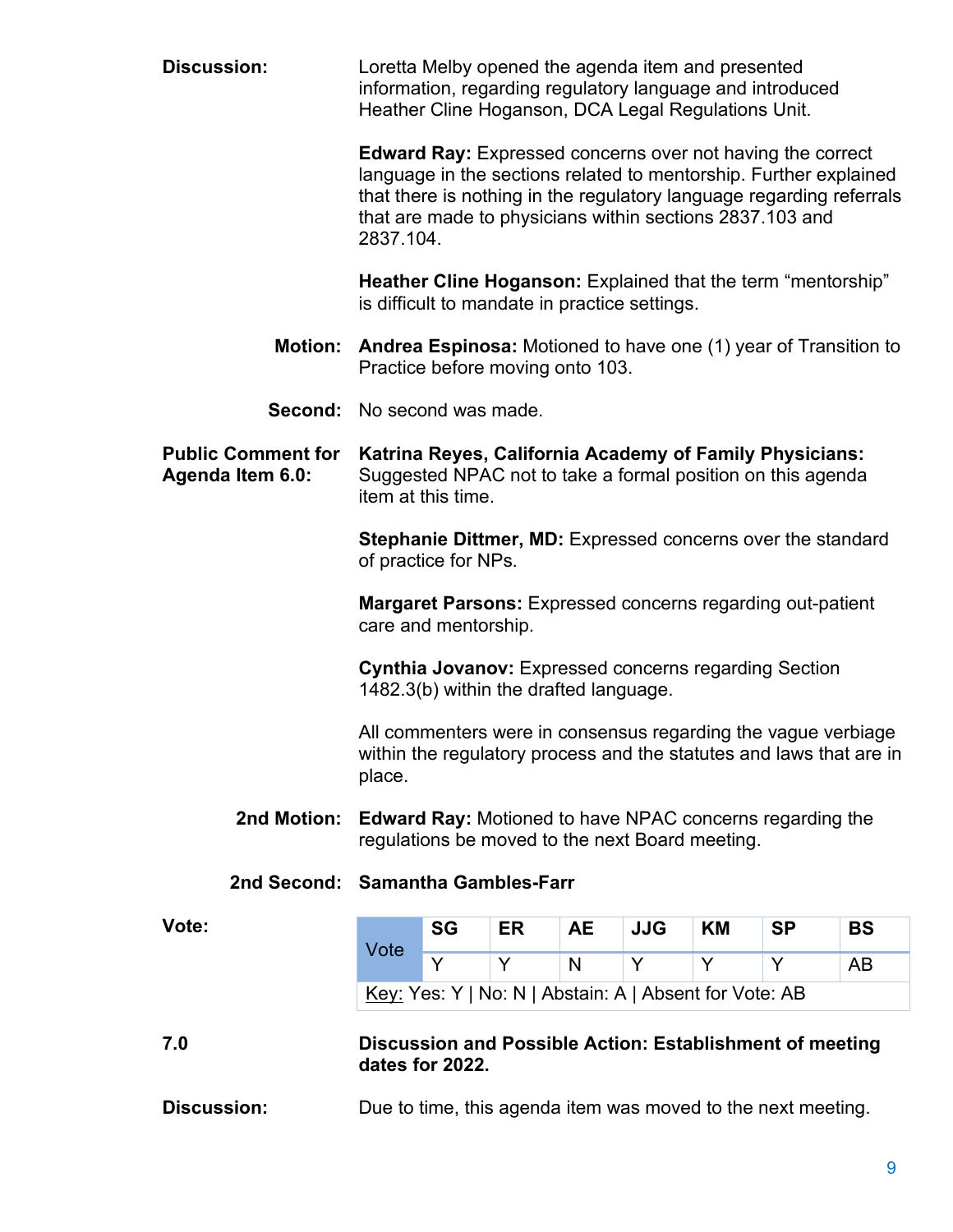### Samantha Gambles Farr, Chair, adjourned the meeting at 4:57 pm.

### **Submitted by: Accepted by:**

Chief of Licensing<br>Licensing Division California Board of Registered Nursing

**McCaulie Feusahrens Samantha Gambles Farr, RN, MSN, FNP-C, CCRN, RNFA** Nurse Practitioner Advisory Committee

> **Loretta Melby, MSN, RN** Executive Officer California Board of Registered Nursing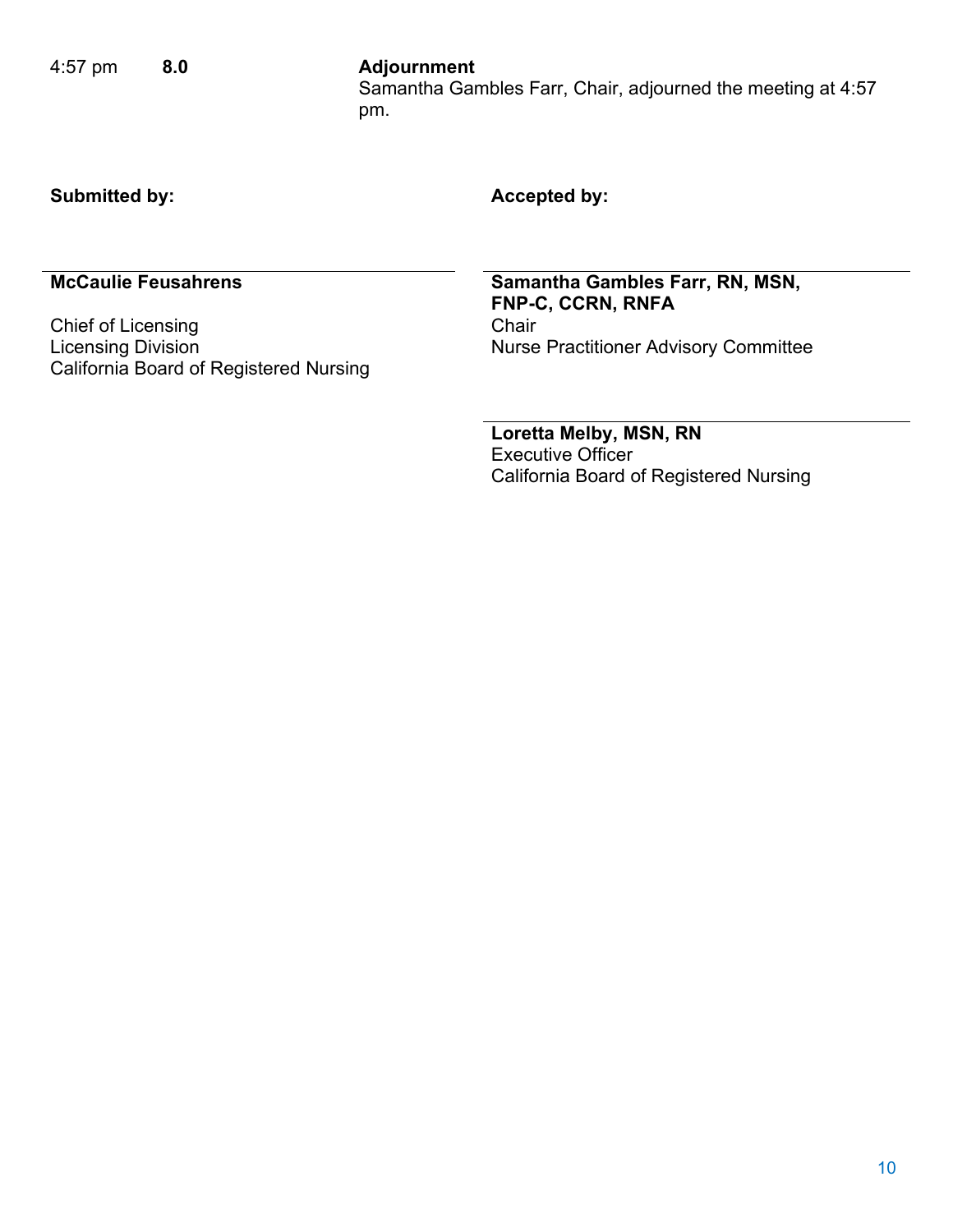

# Agenda Item 5.0

### **Discussion and Possible Action: Establishment of meeting dates for 2022.**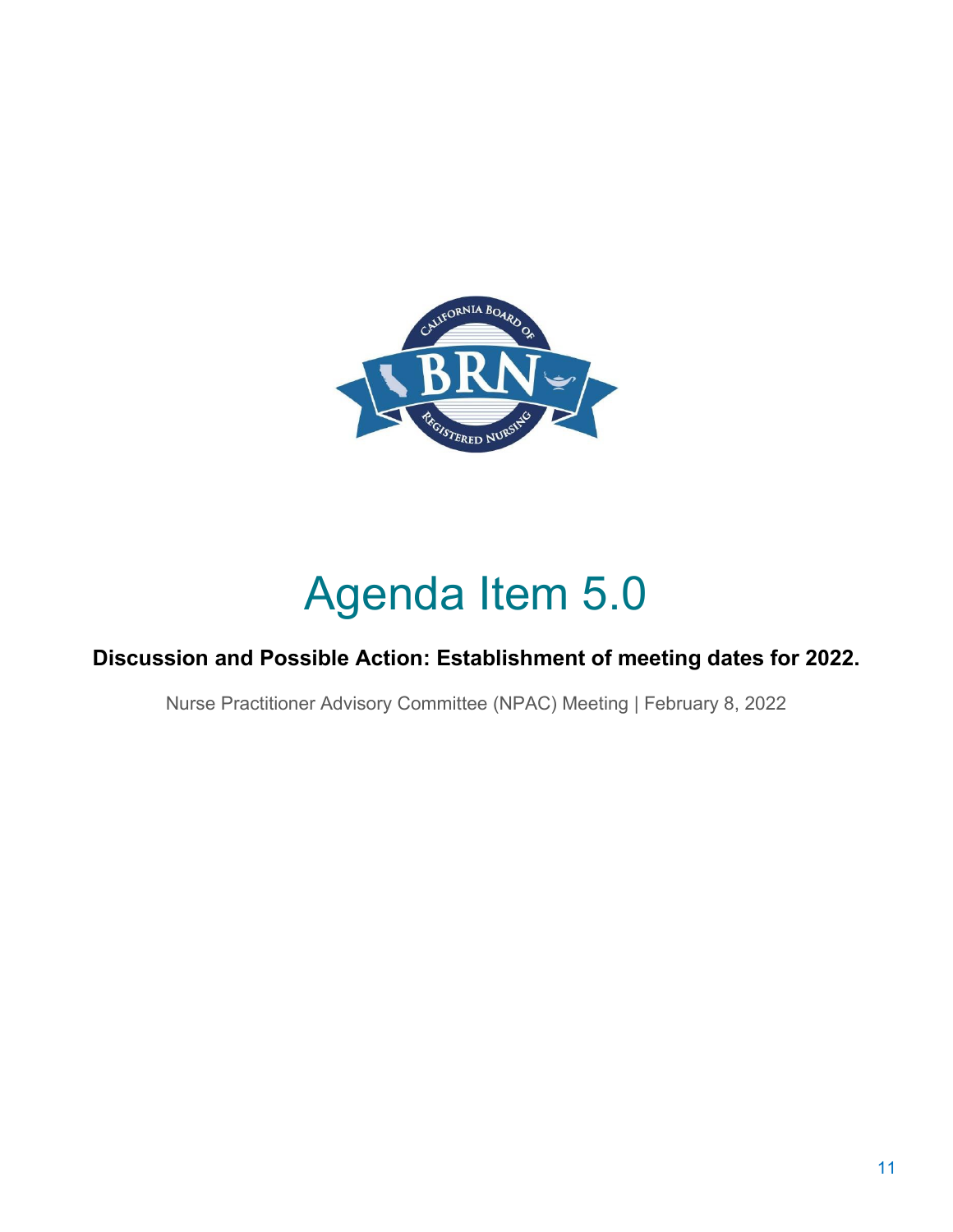**AGENDA ITEM:** 5.0 **DATE:** February 8, 2022

**ACTION REQUESTED: Discussion and Possible Action:** Establishment of meeting dates for 2022. **REQUESTED BY:** Samantha Gambles Farr, RN, MSN, FNP-C, CCRN, RNFA NPAC Chair

### **BACKGROUND:**

The NPAC will review and vote on the future meeting schedule for 2022 and coordinate with the BRN Board's meeting schedule. The Committee Chair will provide committee members with the submission schedule for agenda items that is subject to BRN legal and administrative approval and submission deadlines.

### **RESOURCES:**

### **NEXT STEPS:**

**FISCAL IMPACT, IF ANY:** None

**PERSON(S) TO CONTACT:** McCaulie Feusahrens Chief of the Licensing Division California Board of Registered Nursing [mccaulie.feusahrens@dca.ca.gov](mailto:mccaulie.feusahrens@dca.ca.gov)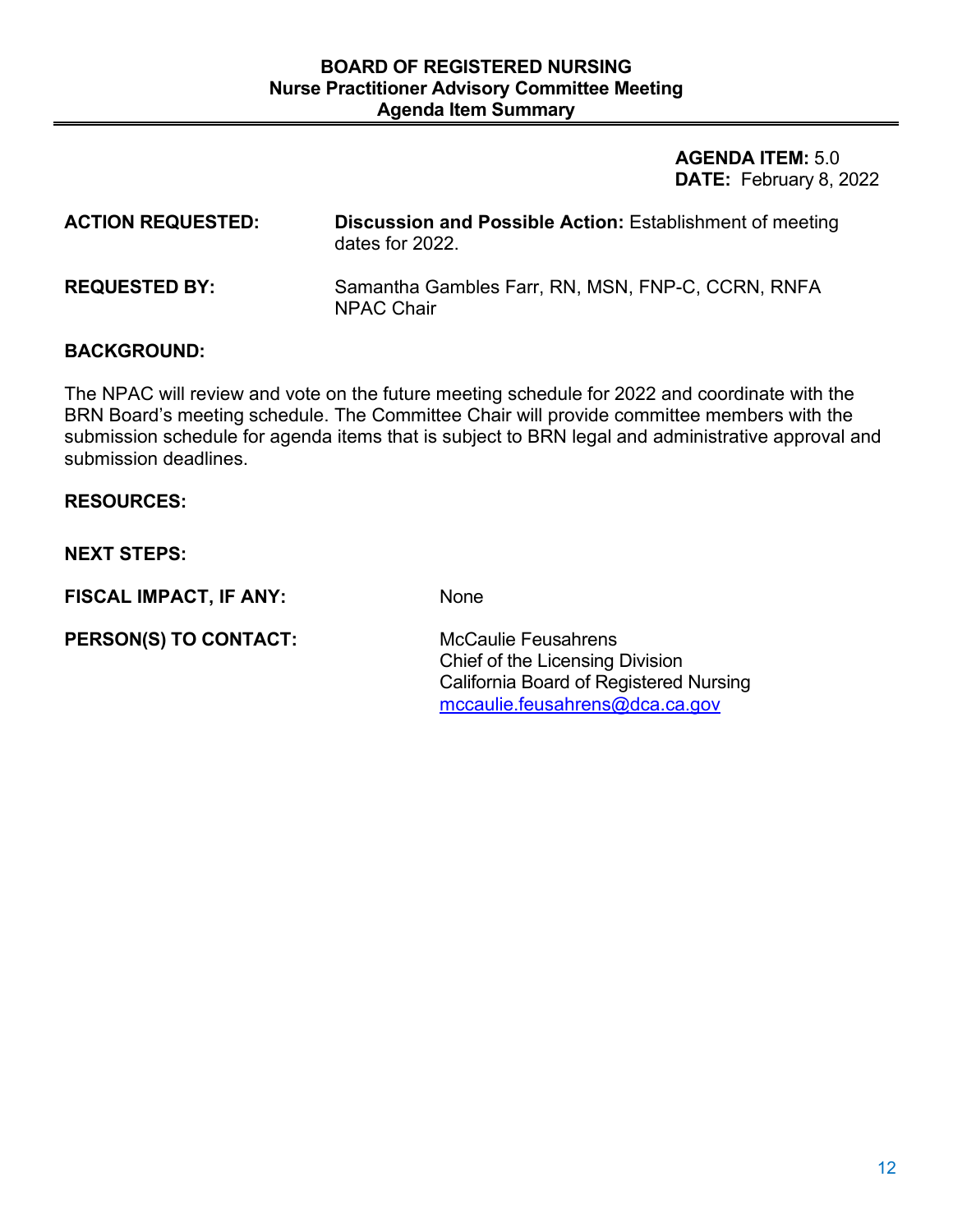### **Board, Committee, and Advisory Committee Meetings in 2022**

| <b>JANUARY 13, 2022</b>     | <b>Committee Meetings</b>                                                  |
|-----------------------------|----------------------------------------------------------------------------|
|                             | <b>Nursing Practice Committee</b>                                          |
|                             | <b>Education/Licensing Committee</b><br>Enforcement/Intervention Committee |
|                             | Legislative Committee                                                      |
| FEBRUARY 8, 2022            | <b>NPAC Meeting &amp; NMAC Meeting</b>                                     |
| Teleconference              |                                                                            |
| <b>FEBRUARY 16-17, 2022</b> | <b>Board Meeting</b>                                                       |
|                             |                                                                            |
| <b>MARCH 24, 2022</b>       | <b>APRN Advisory Committee Meeting</b>                                     |
|                             |                                                                            |
| <b>APRIL 14, 2022</b>       | <b>NEWAC Meeting (Tentative)</b>                                           |
|                             |                                                                            |
| <b>APRIL 21, 2022</b>       | <b>Committee Meetings</b>                                                  |
|                             | <b>Nursing Practice Committee</b>                                          |
|                             | <b>Education/Licensing Committee</b><br>Enforcement/Intervention Committee |
|                             | Legislative Committee                                                      |
| May 10, 2022                | <b>NPAC Meeting &amp; NMAC Meeting</b>                                     |
| Teleconference              |                                                                            |
| MAY 18-19, 2022             | <b>Board Meeting</b>                                                       |
|                             |                                                                            |
| <b>JUNE 23, 2022</b>        | <b>Committee Meetings</b>                                                  |
|                             | <b>Nursing Practice Committee</b>                                          |
|                             | <b>Education/Licensing Committee</b>                                       |
|                             | Enforcement/Intervention Committee<br>Legislative Committee                |
|                             |                                                                            |
| <b>JULY 2022</b>            | No Scheduled Advisory Committee Meetings                                   |
| <b>AUGUST 9, 2022</b>       | <b>NPAC Meeting &amp; NMAC Meeting</b>                                     |
| Teleconference              |                                                                            |
| <b>AUGUST 17-18, 2022</b>   | <b>Board Meeting</b>                                                       |
| <b>SEPTEMBER 22, 2022</b>   | <b>APRN Advisory Committee Meeting</b>                                     |
|                             |                                                                            |
| <b>OCTOBER 13, 2022</b>     | <b>NEWAC Meeting (Tentative)</b>                                           |
|                             |                                                                            |
| <b>OCTOBER 20, 2022</b>     | <b>Committee Meetings</b>                                                  |
|                             | <b>Nursing Practice Committee</b>                                          |
|                             | <b>Education/Licensing Committee</b><br>Enforcement/Intervention Committee |
|                             | Legislative Committee                                                      |
| <b>NOVEMBER 15, 2022</b>    | <b>NPAC Meeting &amp; NMAC Meeting</b>                                     |
| Teleconference              |                                                                            |
| <b>NOVEMBER 16-17, 2022</b> | <b>Board Meeting</b>                                                       |
|                             |                                                                            |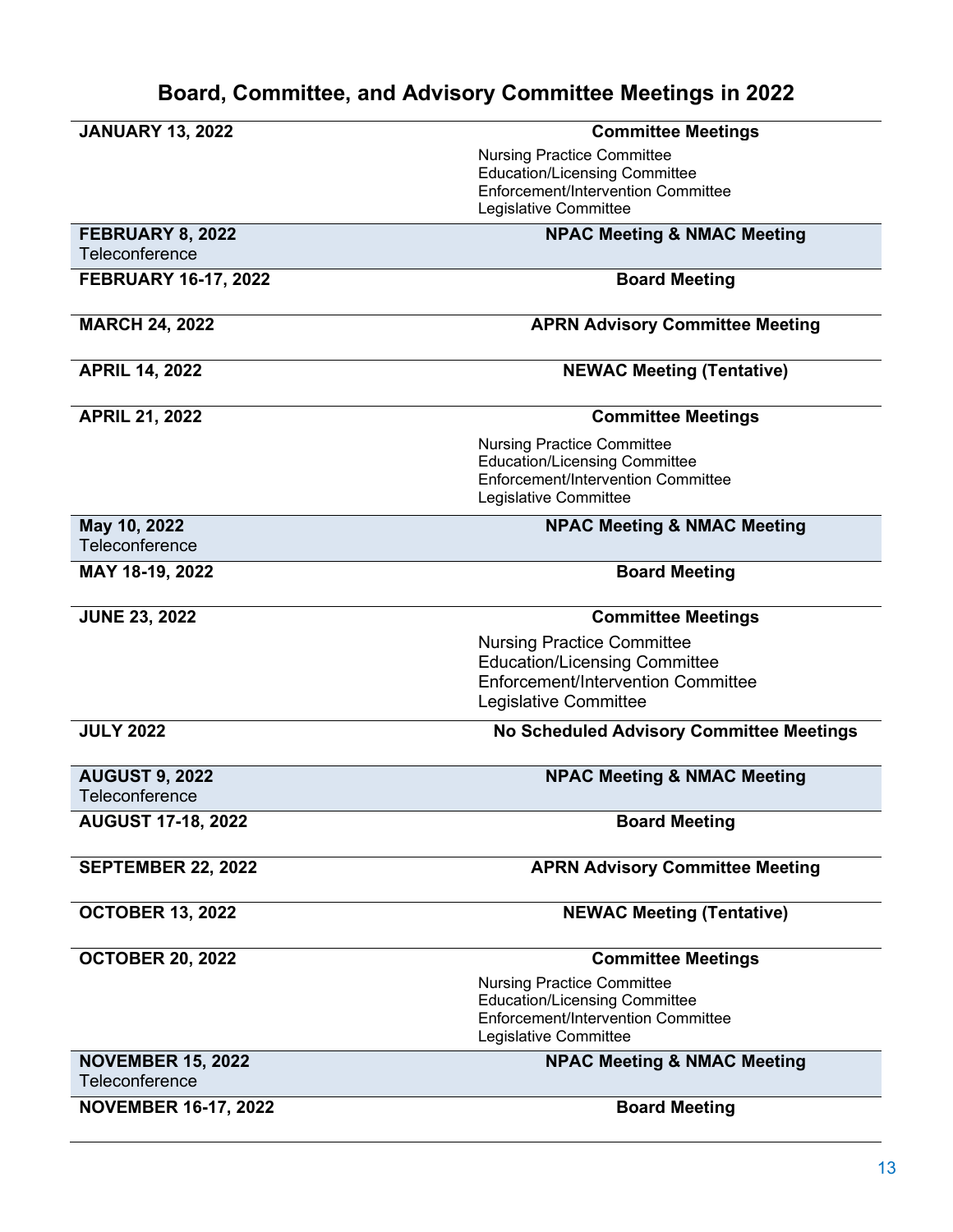

# Agenda Item 6.0

**Discussion and Possible Action: Regarding naming conventions for Nurse Practitioners (NP) practicing pursuant to standardized procedures and pursuant to Business and Professions Code (BPC) sections 2837.103 and 2837.104**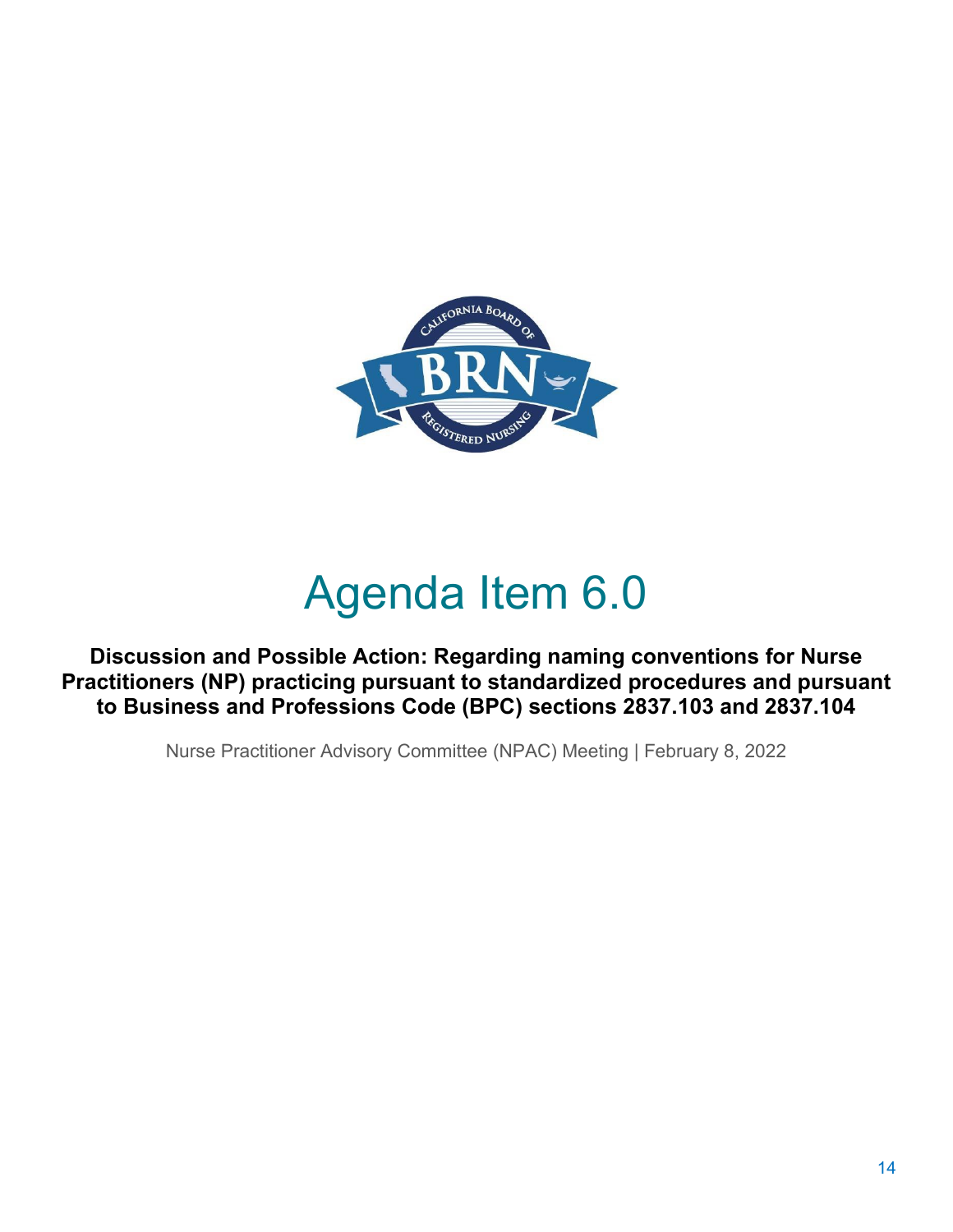**AGENDA ITEM:** 6.0 **DATE:** February 8, 2022

| <b>ACTION REQUESTED:</b> | <b>Discussion and Possible Action: Regarding naming conventions</b><br>for Nurse Practitioners (NP) practicing pursuant to standardized<br>procedures and pursuant to Business and Professions Code (BPC)<br>sections 2837.103 and 2837.104 |
|--------------------------|---------------------------------------------------------------------------------------------------------------------------------------------------------------------------------------------------------------------------------------------|
| <b>REQUESTED BY:</b>     | Samantha Gambles Farr, RN, MSN, FNP-C, CCRN, RNFA<br><b>NPAC Chair</b>                                                                                                                                                                      |

### **BACKGROUND:**

To ensure the public understands the different levels of practicing NPs, the NPAC members will discuss naming conventions for NPs practicing pursuant to standardized procedures and pursuant to BPC sections 2837.103 and 2837.104.

The following recommendations for NP naming conventions have been made to the BRN:

- 103 Nurse Practitioner Group Setting (NP-GS)
- 103 Nurse Practitioner Independent Health Care Facility (NP-IHCF)
- 104 Nurse Practitioner Independent Private Practice (NP-IPP)

#### **RESOURCES:**

**NEXT STEPS:** 

**FISCAL IMPACT, IF ANY:** None

**PERSON(S) TO CONTACT:** McCaulie Feusahrens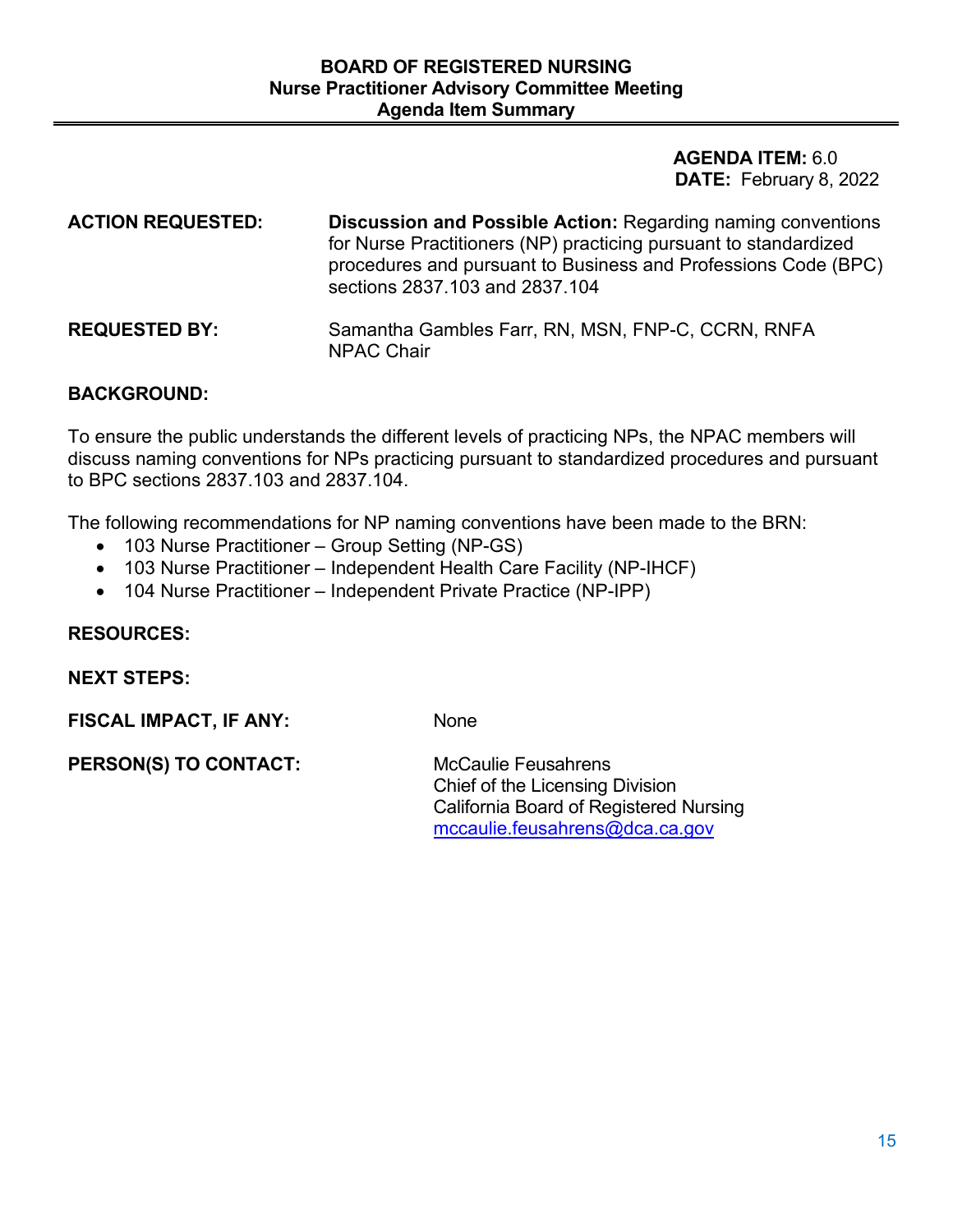

### Agenda Item 7.0

**Discussion and Possible Action: Regarding the procedures for NPAC to provide recommendations or guidance on care when the Board is considering disciplinary action against a NP, pursuant to BPC section 2837.102, subdivision (a).**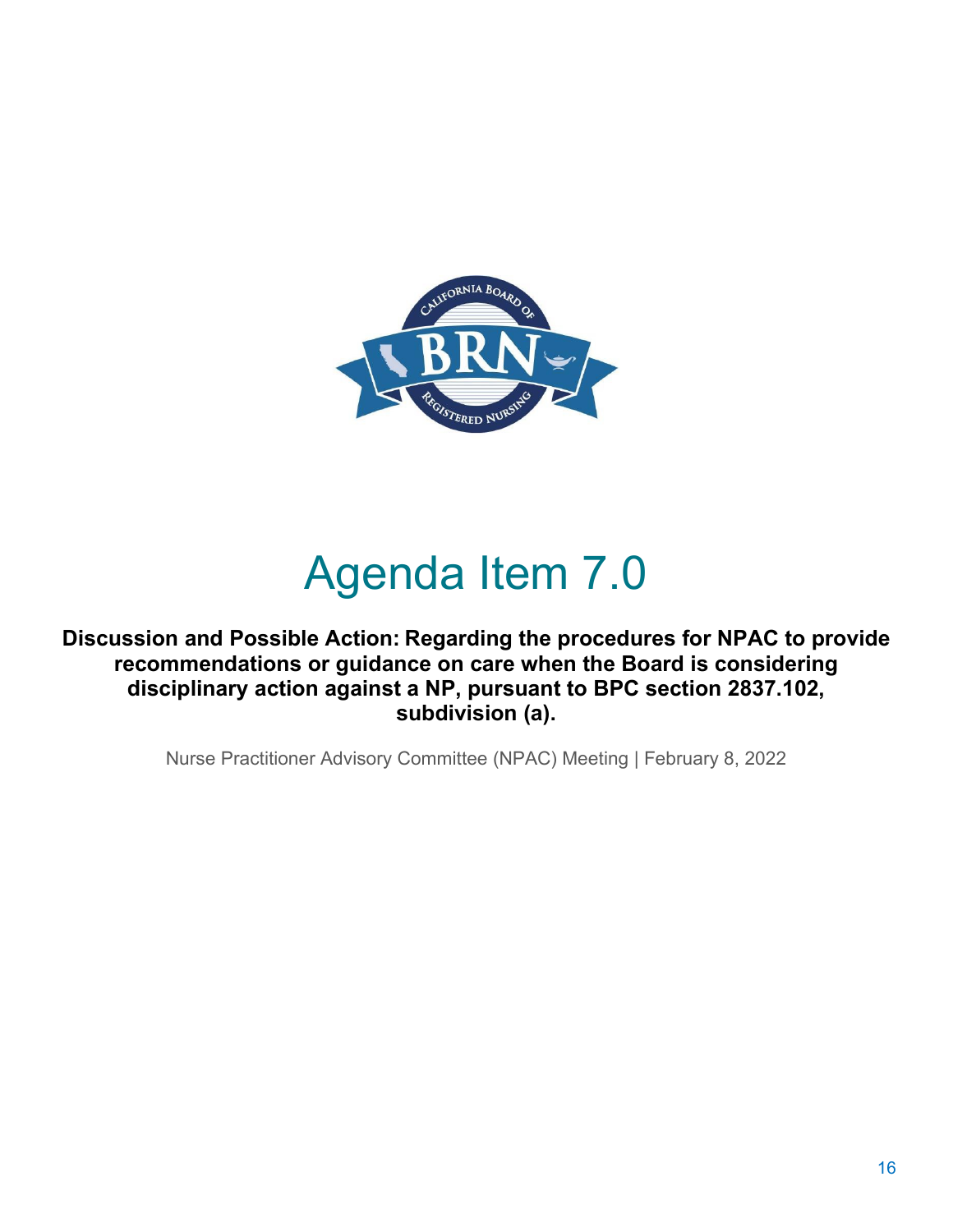**AGENDA ITEM:** 7.0 **DATE:** February 8, 2022

| <b>ACTION REQUESTED:</b> | <b>Discussion and Possible Action: Regarding the procedures for</b><br>NPAC to provide recommendations or guidance on care when the<br>Board is considering disciplinary action against a NP, pursuant to<br>BPC section 2837.102, subdivision (a). |
|--------------------------|-----------------------------------------------------------------------------------------------------------------------------------------------------------------------------------------------------------------------------------------------------|
| <b>REQUESTED BY:</b>     | Samantha Gambles Farr, RN, MSN, FNP-C, CCRN, RNFA<br><b>NPAC Chair</b>                                                                                                                                                                              |

### **BACKGROUND:**

The NPAC members will discuss the procedures for NPAC to provide recommendations or guidance on care when the Board is considering disciplinary action against a NP. For example, will NPAC be involved in reviewing specific cases or types of cases and will these only be 2837.103 and 2837.104 related cases?

### **RESOURCES:**

BRN Disciplinary Guidelines:<https://www.rn.ca.gov/pdfs/enforcement/discguide.pdf>

#### **NEXT STEPS:**

**FISCAL IMPACT, IF ANY:** None

**PERSON(S) TO CONTACT:** McCaulie Feusahrens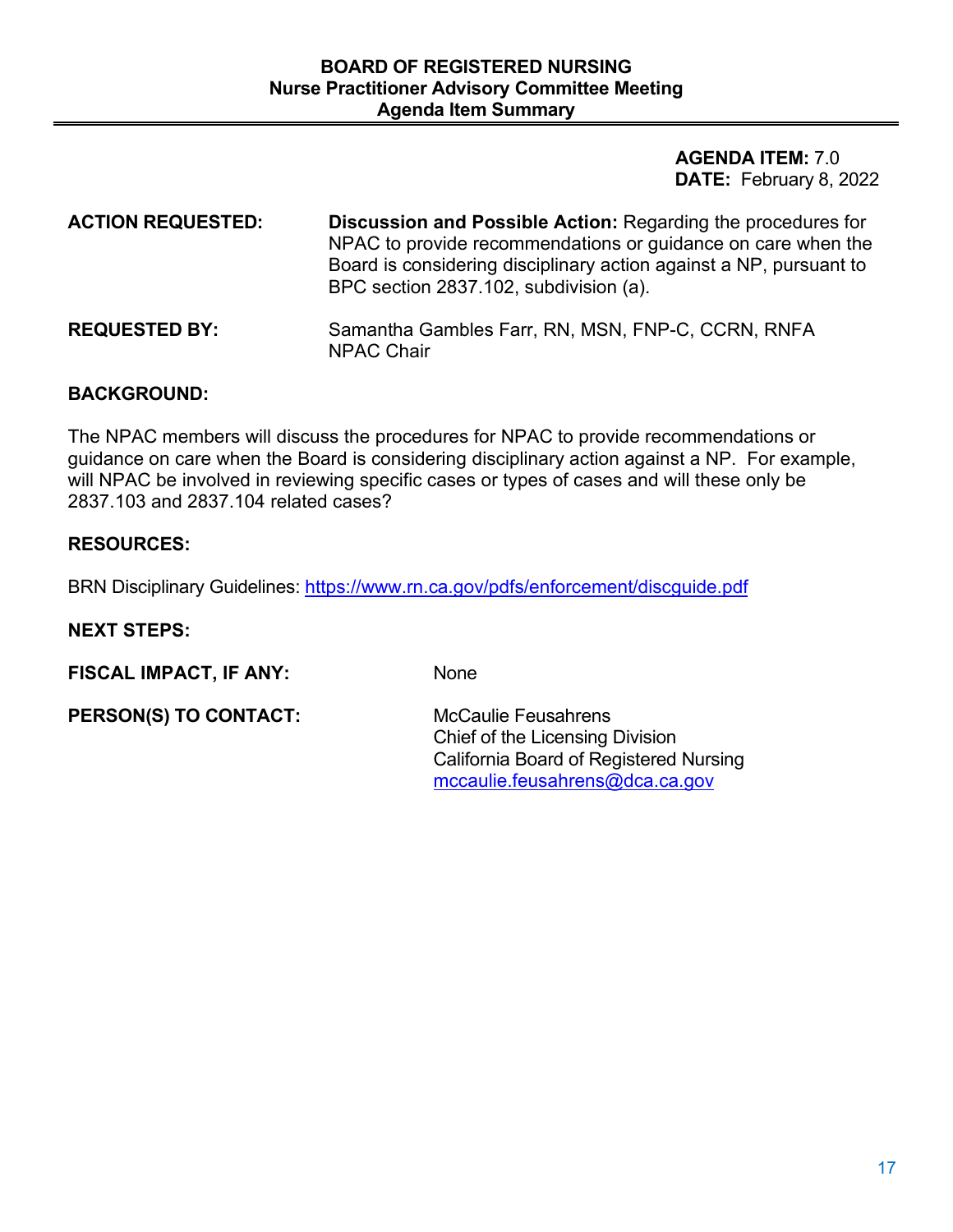

# Agenda Item 8.0

**Discussion and Possible Action: Regarding fee analysis to determine value of initial application fee pursuant to BPC section 2837.104, subdivision (b)(2), and possible amendment of California Code of Regulations (CCR), title 16, section 1417, and amendment of proposed draft regulatory language of CCR, title 16, section 1482.4.**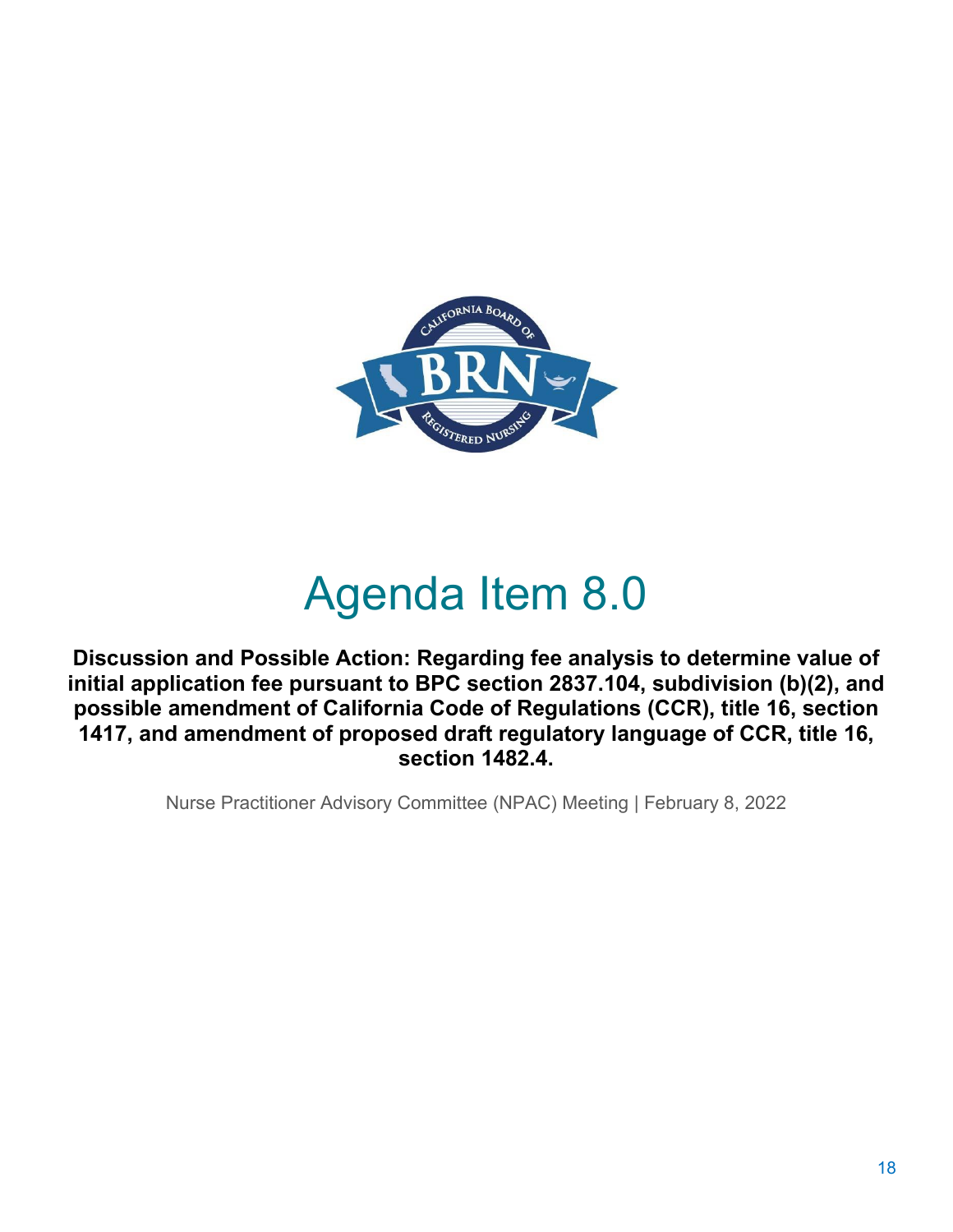**AGENDA ITEM:** 8.0 **DATE:** February 8, 2022

| <b>ACTION REQUESTED:</b> | <b>Discussion and Possible Action: Regarding fee analysis to</b><br>determine value of initial application fee pursuant to BPC section<br>2837.104, subdivision (b)(2), and possible amendment of<br>California Code of Regulations (CCR), title 16, section 1417, and<br>amendment of proposed draft regulatory language of CCR, title 16,<br>section 1482.4. |
|--------------------------|----------------------------------------------------------------------------------------------------------------------------------------------------------------------------------------------------------------------------------------------------------------------------------------------------------------------------------------------------------------|
| <b>REQUESTED BY:</b>     | Samantha Gambles Farr, RN, MSN, FNP-C, CCRN, RNFA<br><b>NPAC Chair</b>                                                                                                                                                                                                                                                                                         |

### **BACKGROUND:**

AB 890 required the Board to issue a certificate to a Nurse Practitioner (NP) who meets additional specified education and experience requirements and authorized the Board to charge a fee for the cost of issuing the certificate. BPC 2837.104(b)(2) authorizes the Board to charge a fee in an amount sufficient to cover the reasonable regulatory cost of issuing the certificate to a 104 NP; however, this authorization was not provided in the text in AB 890 to charge a fee for the 103 NP. The Board will need to establish in regulation a fee under BPC 2837.104(b)(2) and request statutory authority to establish the same fee for the issuance of a certificate for the 103 NP certificate.

An update on the fee development will be provided and the NPAC members may discuss the information presented.

### **RESOURCES:**

[https://leginfo.legislature.ca.gov/faces/codes\\_displaySection.xhtml?lawCode=BPC&sectionNum=2837](https://leginfo.legislature.ca.gov/faces/codes_displaySection.xhtml?lawCode=BPC§ionNum=2837.104) [.104.](https://leginfo.legislature.ca.gov/faces/codes_displaySection.xhtml?lawCode=BPC§ionNum=2837.104)

BPC Section 2837.104 (emphasis added):

(a) Beginning January 1, 2023, notwithstanding any other law, the following apply to a nurse practitioner who holds an active certification issued by the board pursuant to subdivision (b): (1) The nurse practitioner may perform the functions specified in subdivision (c) of Section 2837.103 pursuant to that subdivision outside of the settings or organizations specified under subparagraphs (A) to (F), inclusive, of paragraph (2) of subdivision (a) of Section 2837.103. (2) Subject to subdivision (f) and any applicable conflict of interest policies of the bylaws, the nurse practitioner shall be eligible for membership of an organized medical staff.

(3) Subject to subdivision (f) and any applicable conflict of interest policies of the bylaws, a nurse practitioner member may vote at meetings of the department to which nurse practitioners are assigned.

(b) (1) The board shall issue a certificate to perform the functions specified in subdivision (c) of Section 2837.103 pursuant to that subdivision outside of the settings and organizations specified under subparagraphs (A) to (F), inclusive, of paragraph (2) of subdivision (a) of Section 2837.103, if the nurse practitioner satisfies all of the following requirements: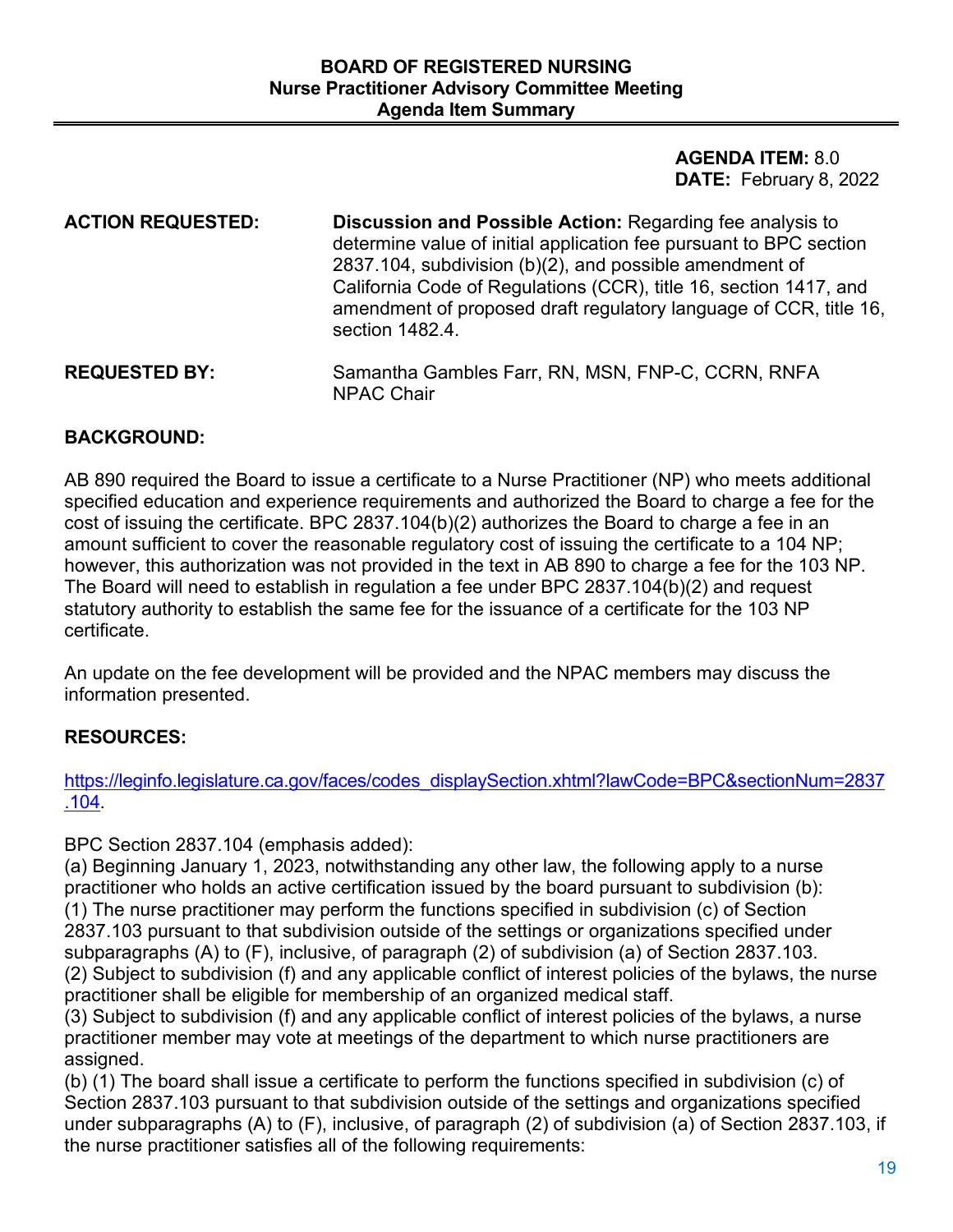(A) The nurse practitioner meets all of the requirements specified in paragraph (1) of subdivision (a) of Section 2837.103.

(B) Holds a valid and active license as a registered nurse in California and a master's degree in nursing or in a clinical field related to nursing or a doctoral degree in nursing.

(C) Has practiced as a nurse practitioner in good standing for at least three years, not inclusive of the transition to practice required pursuant to subparagraph (D) of paragraph (1) of subdivision (a) of Section 2837.103. The board may, at its discretion, lower this requirement for a nurse practitioner holding a Doctorate of Nursing Practice degree (DNP) based on practice experience gained in the course of doctoral education experience.

### (2) *The board may charge a fee in an amount sufficient to cover the reasonable regulatory cost of issuing the certificate.*

(c) A nurse practitioner authorized to practice pursuant to this section shall comply with all of the following:

(1) The nurse practitioner, consistent with applicable standards of care, shall not practice beyond the scope of their clinical and professional education and training, including specific areas of concentration and shall only practice within the limits of their knowledge and experience and national certification.

(2) The nurse practitioner shall consult and collaborate with other healing arts providers based on the clinical condition of the patient to whom health care is provided. Physician consultation shall be obtained as specified in the individual protocols and under the following circumstances:

(A) Emergent conditions requiring prompt medical intervention after initial stabilizing care has been started.

(B) Acute decompensation of patient situation.

(C) Problem which is not resolving as anticipated.

(D) History, physical, or lab findings inconsistent with the clinical perspective.

(E) Upon request of patient.

(3) The nurse practitioner shall establish a plan for referral of complex medical cases and emergencies to a physician and surgeon or other appropriate healing arts providers. The nurse practitioner shall have an identified referral plan specific to the practice area, that includes specific referral criteria. The referral plan shall address the following:

(A) Whenever situations arise which go beyond the competence, scope of practice, or experience of the nurse practitioner.

(B) Whenever patient conditions fail to respond to the management plan as anticipated.

(C) Any patient with acute decomposition or rare condition.

(D) Any patient conditions that do not fit the commonly accepted diagnostic pattern for a disease or disorder.

(E) All emergency situations after initial stabilizing care has been started.

(d) A nurse practitioner shall verbally inform all new patients in a language understandable to the patient that a nurse practitioner is not a physician and surgeon. For purposes of Spanish language speakers, the nurse practitioner shall use the standardized phrase "enfermera especializada."

(e) A nurse practitioner shall post a notice in a conspicuous location accessible to public view that the nurse practitioner is regulated by the Board of Registered Nursing. The notice shall include the board's telephone number and internet website where the nurse practitioner's license may be checked and complaints against the nurse practitioner may be made.

(f) A nurse practitioner practicing pursuant to this section shall maintain professional liability insurance appropriate for the practice setting.

(g) For purposes of this section, corporations and other artificial legal entities shall have no professional rights, privileges, or powers.

(h) Subdivision (g) shall not apply to a nurse practitioner if either of the following apply:

(1) The certificate issued pursuant to this section is inactive, surrendered, revoked, or otherwise restricted by the board.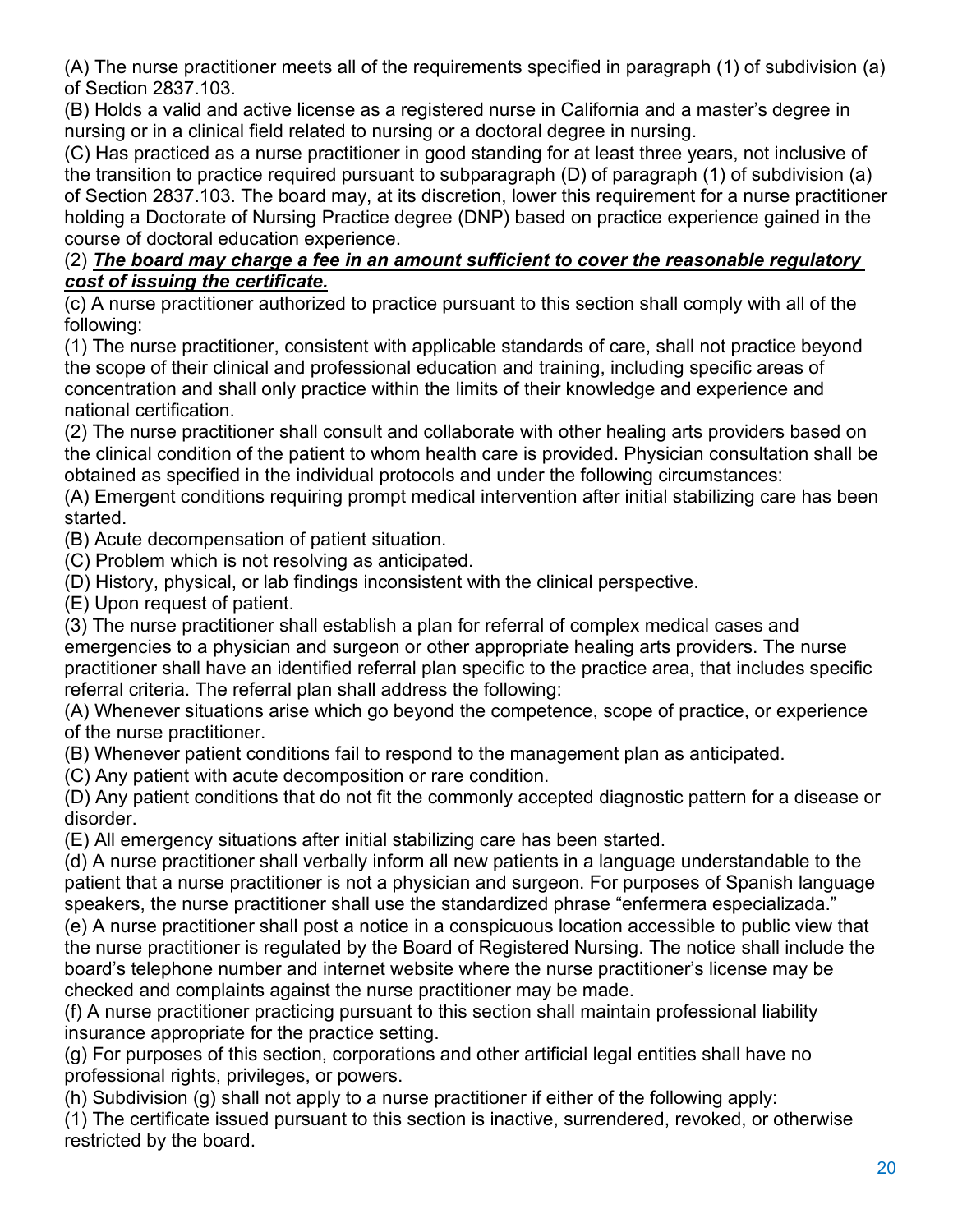(2) The nurse practitioner is employed pursuant to the exemptions under Section 2401.

### **NEXT STEPS:**

**FISCAL IMPACT, IF ANY:** None

**PERSON(S) TO CONTACT:** McCaulie Feusahrens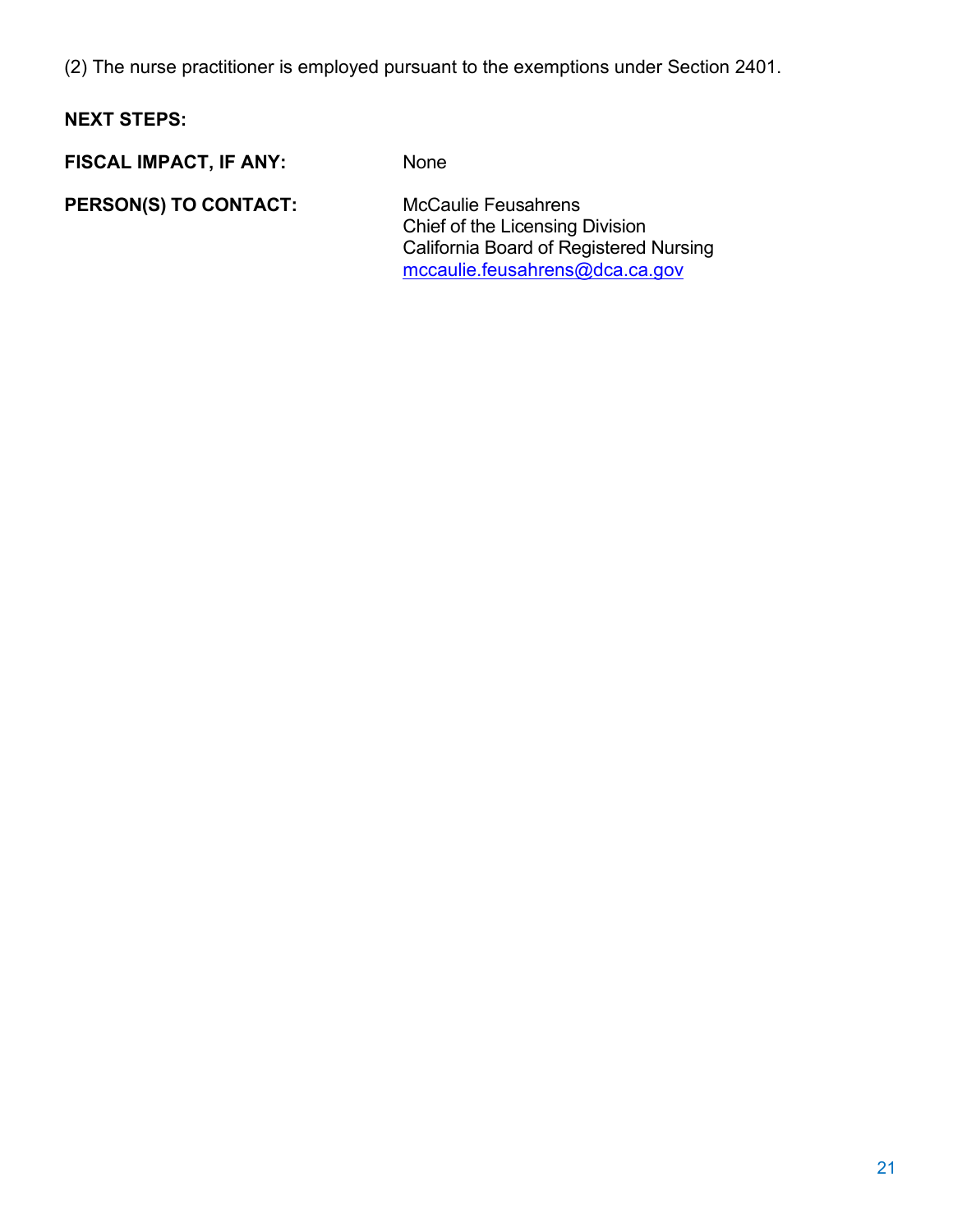

# Agenda Item 9.0

**Information Only: Update from the Department of Consumer Affairs, Office of Professional Examination Services (OPES), regarding occupational analysis mandated under BPC section 2837.105.**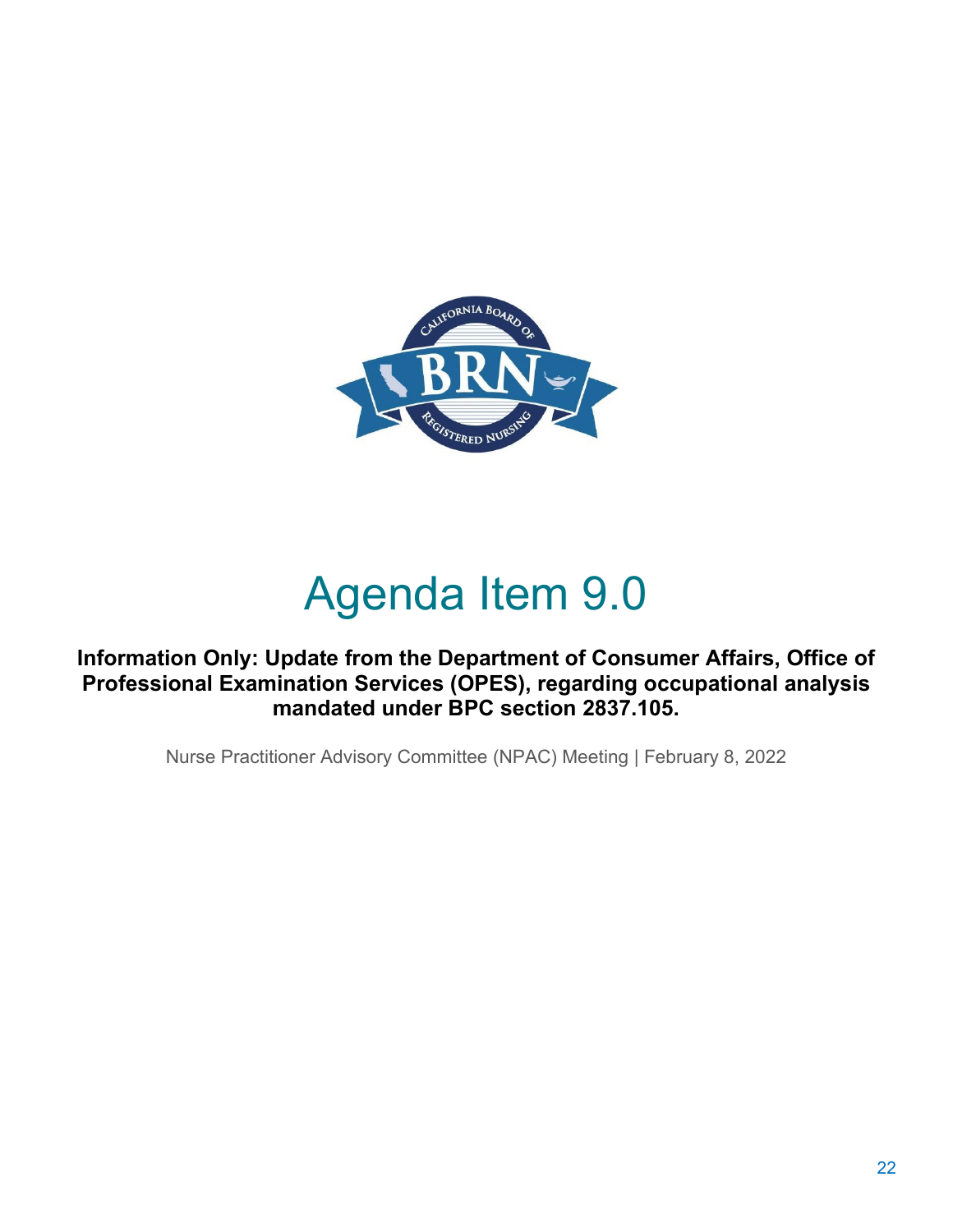**AGENDA ITEM:** 9.0 **DATE:** February 8, 2022

| <b>ACTION REQUESTED:</b> | <b>Information Only:</b> Update from the Department of Consumer<br>Affairs, Office of Professional Examination Services (OPES),<br>regarding occupational analysis mandated under BPC section<br>2837.105. |
|--------------------------|------------------------------------------------------------------------------------------------------------------------------------------------------------------------------------------------------------|
| <b>REQUESTED BY:</b>     | Samantha Gambles Farr, RN, MSN, FNP-C, CCRN, RNFA<br><b>NPAC Chair</b>                                                                                                                                     |

### **BACKGROUND:**

The OPES will provide updates on the occupational analysis (OA) pursuant to BPC Section 2837.105 and the NPAC may discuss the information presented.

### **RESOURCES:**

[https://leginfo.legislature.ca.gov/faces/codes\\_displaySection.xhtml?lawCode=BPC&sectionNum=28](https://leginfo.legislature.ca.gov/faces/codes_displaySection.xhtml?lawCode=BPC§ionNum=2837.105) [37.105.](https://leginfo.legislature.ca.gov/faces/codes_displaySection.xhtml?lawCode=BPC§ionNum=2837.105)

BPC Section 2837.105:

(a)(1) The board shall request the department's Office of Professional Examination Services, or an equivalent organization, to perform an occupational analysis of nurse practitioners performing the functions specified in subdivision (c) of Section 2837.103 pursuant to that subdivision.

(2) The board, together with the Office of Professional Examination Services, shall assess the alignment of the competencies tested in the national nurse practitioner certification examination required by subparagraph (A) of paragraph (1) of subdivision (a) of Section 2837.103 with the occupational analysis performed according to paragraph (1).

(3) The occupational analysis shall be completed by January 1, 2023.

(4) If the assessment performed according to paragraph (2) identifies additional competencies necessary to perform the functions specified in subdivision (c) of Section 2837.103 pursuant to that subdivision that are not sufficiently validated by the national nurse practitioner board certification examination required by subparagraph (A) of paragraph (1) of subdivision (a) of Section 2837.103, the board shall identify and develop a supplemental exam that properly validates identified competencies.

(b) The examination process shall be regularly reviewed pursuant to Section 139.

### **NEXT STEPS:**

**FISCAL IMPACT, IF ANY:** None

**PERSON(S) TO CONTACT:** McCaulie Feusahrens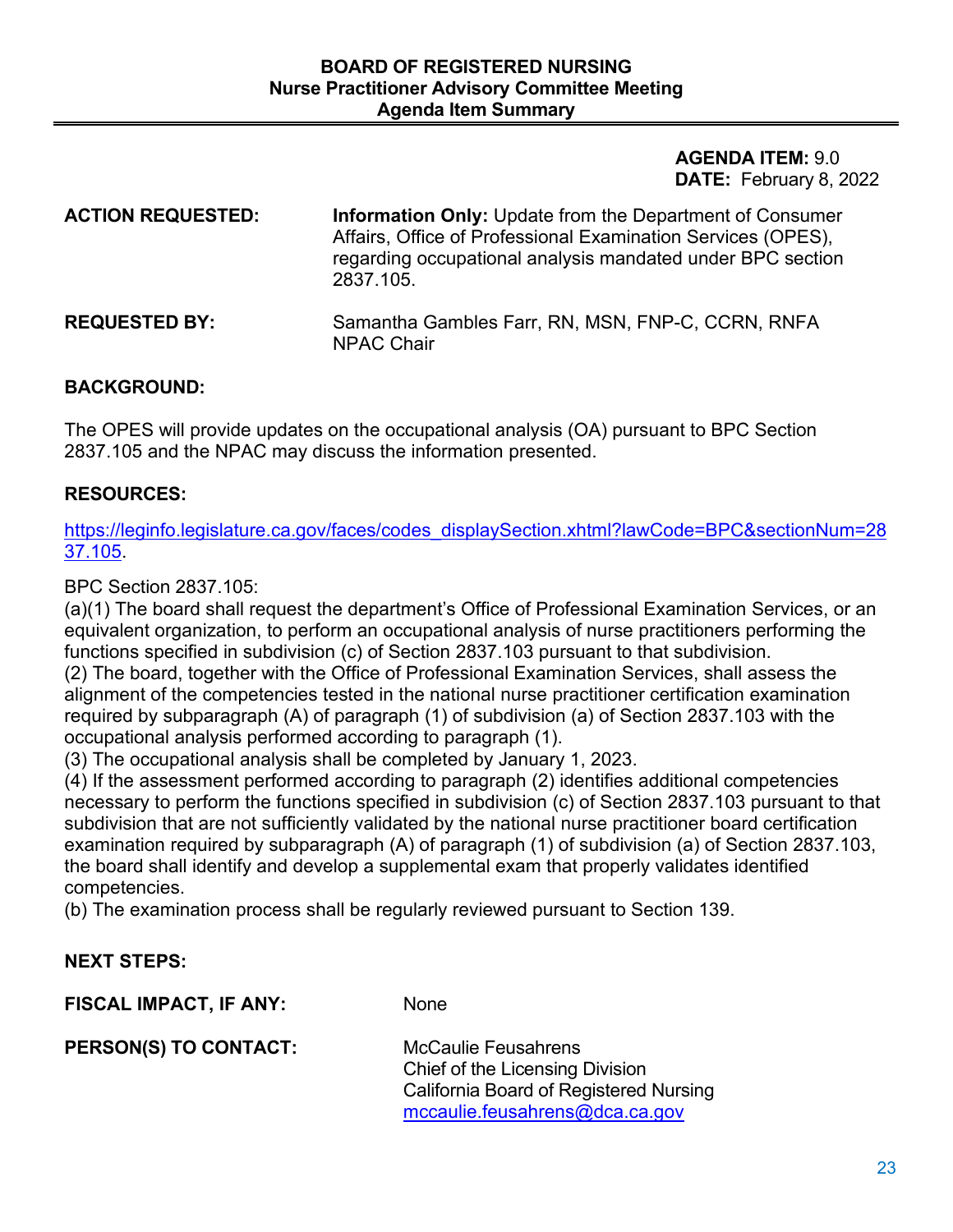

# Agenda Item 10.0

### **Information Only: Regarding updates on regulatory package to implement Assembly Bill (AB) 890 (Reg. Sess. 2019-2020).**